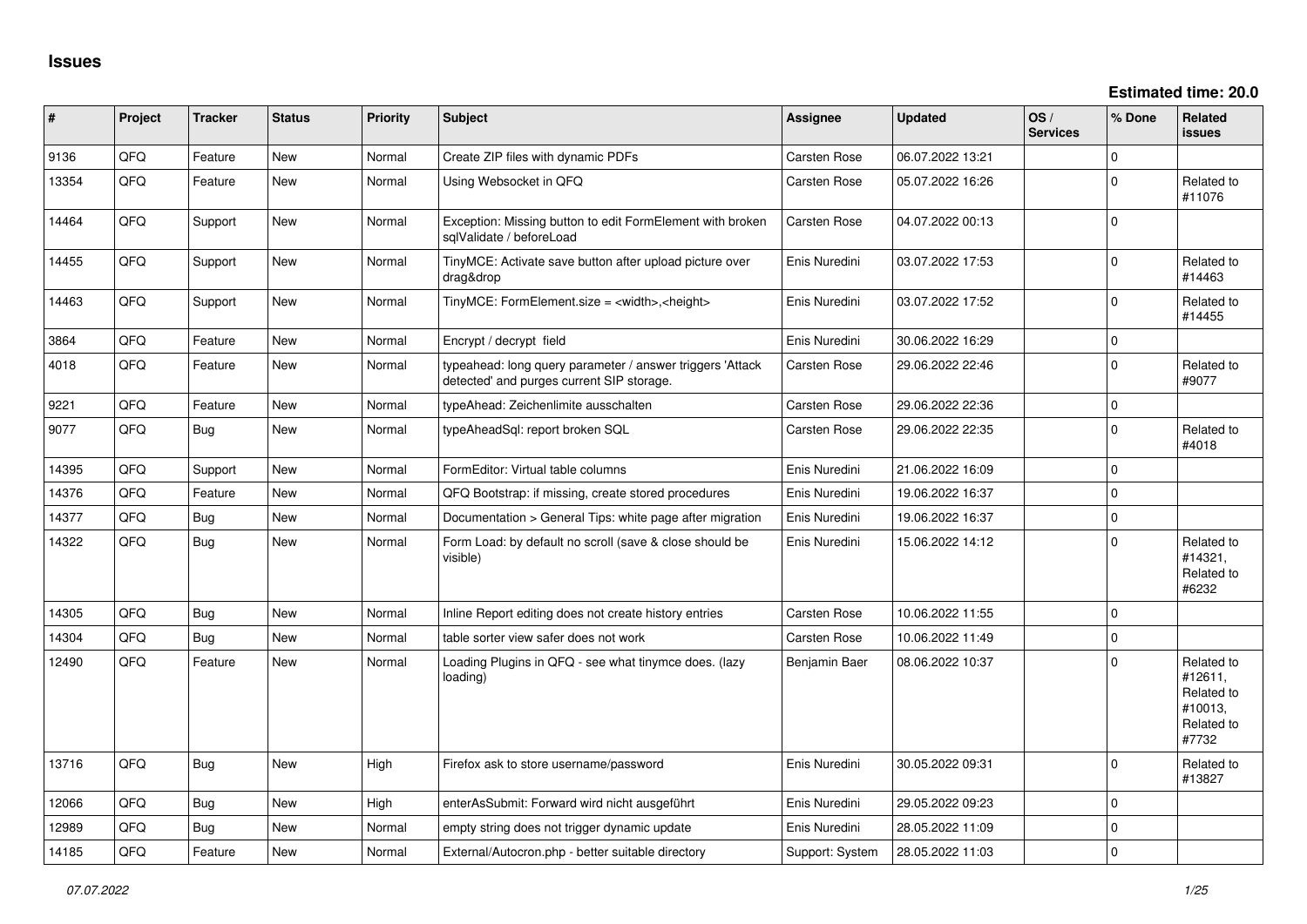| #     | Project | <b>Tracker</b> | <b>Status</b> | <b>Priority</b> | <b>Subject</b>                                                                                                                                      | <b>Assignee</b>        | <b>Updated</b>   | OS/<br><b>Services</b> | % Done      | Related<br>issues                                                      |
|-------|---------|----------------|---------------|-----------------|-----------------------------------------------------------------------------------------------------------------------------------------------------|------------------------|------------------|------------------------|-------------|------------------------------------------------------------------------|
| 14090 | QFQ     | Feature        | New           | Normal          | Nützliche _script funktionen                                                                                                                        | Carsten Rose           | 28.05.2022 11:03 |                        | $\Omega$    |                                                                        |
| 13609 | QFQ     | Feature        | New           | Normal          | QFQ Introduction: Seite aufloesen                                                                                                                   | Philipp<br>Gröbelbauer | 28.05.2022 11:02 |                        | $\mathbf 0$ |                                                                        |
| 14233 | QFQ     | Bug            | New           | Normal          | AS _link: question - HTML is not rendered                                                                                                           | Carsten Rose           | 28.05.2022 11:02 |                        | $\mathbf 0$ |                                                                        |
| 14227 | QFQ     | Feature        | New           | Normal          | Selenium Konkurrenz: cypress.io                                                                                                                     | Enis Nuredini          | 28.05.2022 11:02 |                        | $\pmb{0}$   |                                                                        |
| 14187 | QFQ     | Feature        | New           | High            | qfq.log: show current URL                                                                                                                           | <b>Carsten Rose</b>    | 28.05.2022 11:02 |                        | $\Omega$    | Related to<br>#13933,<br>Related to<br>#12532,<br>Related to<br>#11893 |
| 14077 | QFQ     | Bug            | New           | Normal          | As _link: Attribute 'class' missing by r:1 and r:3 - but should<br>set                                                                              | Carsten Rose           | 28.05.2022 11:02 |                        | $\Omega$    | Related to<br>#5342,<br>Related to<br>#4343                            |
| 14028 | QFQ     | Feature        | New           | Normal          | Required notification: visual nicer                                                                                                                 | Enis Nuredini          | 28.05.2022 11:01 |                        | $\mathbf 0$ |                                                                        |
| 13945 | QFQ     | Feature        | New           | Normal          | As link: content before/after link                                                                                                                  | Enis Nuredini          | 28.05.2022 11:01 |                        | $\mathbf 0$ | Related to<br>#12262                                                   |
| 10979 | QFQ     | Feature        | New           | Normal          | Ajax Calls an API - dataReport                                                                                                                      | Carsten Rose           | 11.05.2022 12:15 |                        | $\mathbf 0$ |                                                                        |
| 14091 | QFQ     | <b>Bug</b>     | New           | Normal          | inconsistent template path for twig                                                                                                                 | <b>Carsten Rose</b>    | 19.04.2022 18:36 |                        | $\mathbf 0$ |                                                                        |
| 13451 | QFQ     | <b>Bug</b>     | <b>New</b>    | Normal          | Character Counter / Max Character: Problem in Safari                                                                                                | <b>Carsten Rose</b>    | 15.04.2022 17:18 |                        | $\pmb{0}$   |                                                                        |
| 8891  | QFQ     | <b>Bug</b>     | <b>New</b>    | High            | formSubmitLog: do not log passwords                                                                                                                 | Enis Nuredini          | 25.03.2022 09:06 |                        | $\mathbf 0$ |                                                                        |
| 10463 | QFQ     | Feature        | New           | Normal          | Report_link: expliztes setzen von HTML Tags (Bedarf fuer<br>'data-selenium' & 'id')                                                                 | Enis Nuredini          | 23.03.2022 09:23 |                        | $\mathbf 0$ | Related to<br>#7648                                                    |
| 11892 | QFQ     | Feature        | <b>New</b>    | Normal          | tablesorter: columns with links are hard to order - new<br>qualifier 'Y: <ord>'</ord>                                                               | Enis Nuredini          | 23.03.2022 09:22 |                        | $\mathbf 0$ |                                                                        |
| 12714 | QFQ     | Bug            | New           | Normal          | Conversion of GIF to PDF broken when GIF contains Alpha.                                                                                            | Carsten Rose           | 19.03.2022 17:49 |                        | $\mathbf 0$ |                                                                        |
| 12556 | QFQ     | Feature        | <b>New</b>    | Normal          | Pills Title: colored = static or dynamic on allrequiredgiven                                                                                        | Benjamin Baer          | 19.03.2022 17:49 |                        | $\mathbf 0$ |                                                                        |
| 12512 | QFQ     | <b>Bug</b>     | New           | Normal          | Some MySQL Installation can't use 'stored procedures'                                                                                               | Carsten Rose           | 19.03.2022 17:48 |                        | $\pmb{0}$   |                                                                        |
| 12520 | QFQ     | <b>Bug</b>     | New           | Normal          | Switch FE User: still active even FE User session expired                                                                                           | Carsten Rose           | 19.03.2022 17:48 |                        | $\mathbf 0$ |                                                                        |
| 12581 | QFQ     | Bug            | New           | Normal          | Form.forward=close: Record 'new' in new browser tab ><br>save (& close) >> Form is not reloaded with new created<br>record id and stays in mode=new | Carsten Rose           | 19.03.2022 17:48 |                        | 0           |                                                                        |
| 12603 | QFQ     | Feature        | New           | Normal          | Dropdown (Select), Radio, checkbox:<br>itemListAlways={{!SELECT key, value}}                                                                        | Carsten Rose           | 19.03.2022 17:47 |                        | $\mathbf 0$ |                                                                        |
| 12664 | QFQ     | Feature        | New           | Normal          | TinyMCE: report/remove malicous HTML/JS Code                                                                                                        | Carsten Rose           | 19.03.2022 17:47 |                        | $\mathbf 0$ | Related to<br>#14320                                                   |
| 12716 | QFQ     | Bug            | New           | Normal          | template group: Pattern only applied to first instance                                                                                              | Carsten Rose           | 19.03.2022 17:47 |                        | $\pmb{0}$   |                                                                        |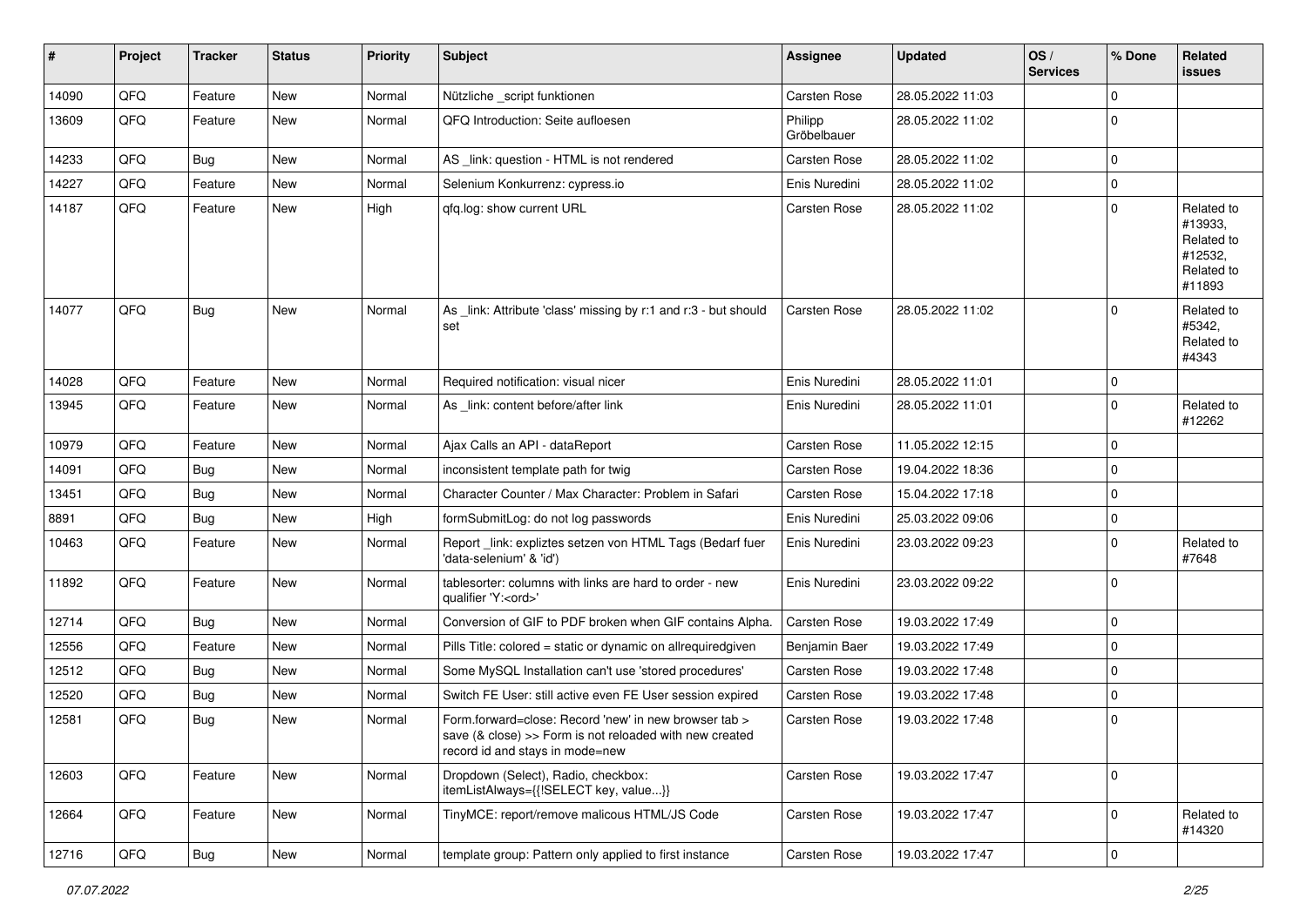| #     | Project | <b>Tracker</b> | <b>Status</b> | <b>Priority</b> | <b>Subject</b>                                                                                                                        | Assignee            | <b>Updated</b>   | OS/<br><b>Services</b> | % Done      | <b>Related</b><br><b>issues</b>               |
|-------|---------|----------------|---------------|-----------------|---------------------------------------------------------------------------------------------------------------------------------------|---------------------|------------------|------------------------|-------------|-----------------------------------------------|
| 13331 | QFQ     | Bug            | <b>New</b>    | Normal          | Multi Form: Clear Icon misplaced                                                                                                      | Carsten Rose        | 19.03.2022 17:47 |                        | $\Omega$    |                                               |
| 13332 | QFQ     | <b>Bug</b>     | <b>New</b>    | Normal          | Multi Form: Required Felder werden visuell nicht markiert.                                                                            | Carsten Rose        | 19.03.2022 17:47 |                        | $\pmb{0}$   |                                               |
| 13460 | QFQ     | Bug            | <b>New</b>    | Normal          | Doc: Password set/reset  password should not processed<br>with 'html encode'                                                          | Carsten Rose        | 19.03.2022 17:46 |                        | $\mathbf 0$ |                                               |
| 13467 | QFQ     | Feature        | <b>New</b>    | Normal          | ChangeLog Generator                                                                                                                   | <b>Carsten Rose</b> | 19.03.2022 17:46 |                        | $\pmb{0}$   | Related to<br>#11460                          |
| 13528 | QFQ     | Bug            | <b>New</b>    | Normal          | gfg.io > releases: es wird kein neues Release angelegt                                                                                | Benjamin Baer       | 19.03.2022 17:46 |                        | $\Omega$    |                                               |
| 13592 | QFQ     | Bug            | <b>New</b>    | Normal          | QFQ Build Queue: das vergeben von Tags klappt nicht. Es<br>werden keine Releases gebaut.                                              | Carsten Rose        | 19.03.2022 17:45 |                        | $\Omega$    |                                               |
| 13647 | QFQ     | Bug            | <b>New</b>    | Normal          | Autofocus funktioniert nicht auf Chrome                                                                                               | Benjamin Baer       | 19.03.2022 17:44 |                        | $\Omega$    |                                               |
| 13700 | QFQ     | Feature        | <b>New</b>    | Normal          | Redesign qfq.io Seite                                                                                                                 | Carsten Rose        | 19.03.2022 17:43 |                        | $\mathbf 0$ |                                               |
| 13757 | QFQ     | Feature        | <b>New</b>    | High            | QR / Bar-Code Plugin                                                                                                                  | Enis Nuredini       | 19.03.2022 17:43 |                        | $\mathbf 0$ |                                               |
| 13841 | QFQ     | Feature        | New           | Normal          | Create PDF via iText - evaluate                                                                                                       | <b>Carsten Rose</b> | 19.03.2022 17:42 |                        | $\mathbf 0$ |                                               |
| 13843 | QFQ     | Feature        | <b>New</b>    | Normal          | Create JWT via QFQ                                                                                                                    | Carsten Rose        | 19.03.2022 17:42 |                        | $\mathbf 0$ |                                               |
| 4413  | QFQ     | Feature        | <b>New</b>    | Normal          | fieldset: show/hidden, modeSql, dynamicUpdate                                                                                         | Carsten Rose        | 09.02.2022 15:19 |                        | $\mathbf 0$ |                                               |
| 13706 | QFQ     | Bug            | New           | Normal          | Wrong CheckType in FieldElement LastStatus of Form Cron                                                                               | Carsten Rose        | 21.01.2022 18:20 |                        | $\mathbf 0$ |                                               |
| 13659 | QFQ     | Bug            | <b>New</b>    | Normal          | wrong sanitize class applied to R-store                                                                                               | Carsten Rose        | 15.01.2022 14:23 |                        | $\mathbf 0$ |                                               |
| 12476 | QFQ     | Feature        | <b>New</b>    | Normal          | clearMe: a) should trigger 'dirty', b) sticky on textarea resize                                                                      | Benjamin Baer       | 04.01.2022 08:40 |                        | $\mathbf 0$ | Related to<br>#9528                           |
| 12327 | QFQ     | Bug            | <b>New</b>    | Normal          | Copy to clipboard: Glyphicon can not be changed                                                                                       | Carsten Rose        | 27.12.2021 17:59 |                        | $\mathbf 0$ |                                               |
| 12544 | QFQ     | Feature        | <b>New</b>    | High            | a) ' AS _link' new also as ' AS _format', b) sortierung via<br>'display: none;', c) '_format' benoeitgt nicht zwingend<br>u/U/p/m/z/d | Carsten Rose        | 14.12.2021 16:03 |                        | $\Omega$    |                                               |
| 12702 | QFQ     | Bug            | <b>New</b>    | High            | templateGroup: broken in multiDb Setup                                                                                                | Carsten Rose        | 14.12.2021 16:02 |                        | $\mathbf 0$ |                                               |
| 12545 | QFQ     | Bug            | <b>New</b>    | Urgent          | sql.log not created / updated                                                                                                         | Carsten Rose        | 14.12.2021 16:02 |                        | $\Omega$    |                                               |
| 12532 | QFQ     | Feature        | New           | High            | SIP-Parameter bei Seitenaufruf in Browser-Console<br>anzeigen                                                                         | Carsten Rose        | 07.12.2021 17:19 |                        | $\Omega$    | Related to<br>#11893.<br>Related to<br>#14187 |
| 12974 | QFQ     | Bug            | <b>New</b>    | High            | Sanitize Queries in Action-Elements                                                                                                   | Carsten Rose        | 07.12.2021 17:19 |                        | $\mathbf 0$ |                                               |
| 12513 | QFQ     | <b>Bug</b>     | <b>New</b>    | High            | Implement server side check of maxlength                                                                                              | Carsten Rose        | 07.12.2021 17:19 |                        | $\mathbf 0$ |                                               |
| 12670 | QFQ     | Bug            | <b>New</b>    | High            | Dropdown-Menu classes können nicht mehr angegeben<br>werden                                                                           | Carsten Rose        | 07.12.2021 17:19 |                        | $\Omega$    |                                               |
| 12186 | QFQ     | Feature        | <b>New</b>    | High            | TinyMCE Config für Objekte                                                                                                            | Carsten Rose        | 07.12.2021 17:19 |                        | $\Omega$    | <b>Blocks</b><br>#12632                       |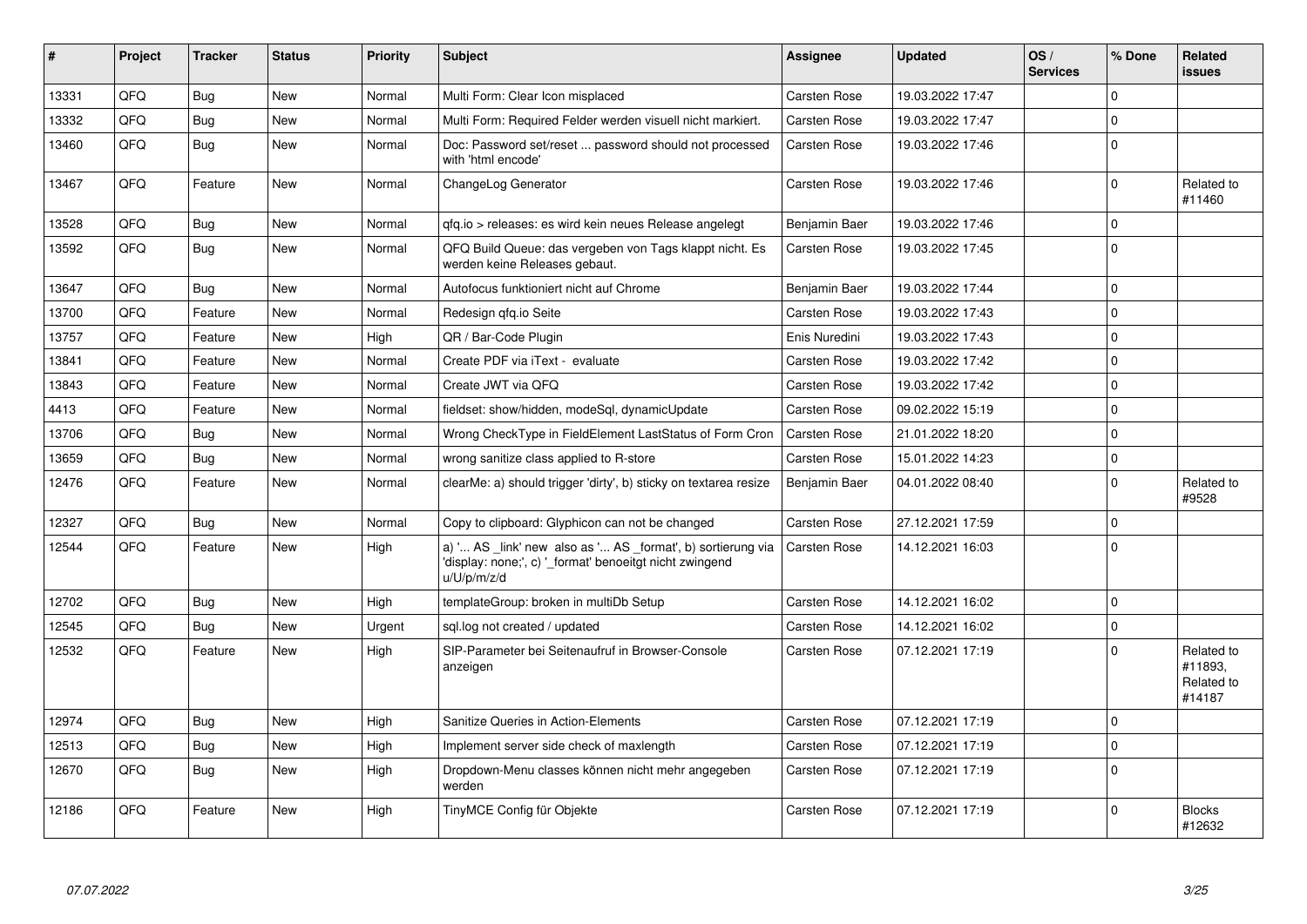| #     | Project | <b>Tracker</b> | <b>Status</b> | <b>Priority</b> | <b>Subject</b>                                                                                                 | <b>Assignee</b>     | <b>Updated</b>   | OS/<br><b>Services</b> | % Done      | Related<br><b>issues</b>                      |
|-------|---------|----------------|---------------|-----------------|----------------------------------------------------------------------------------------------------------------|---------------------|------------------|------------------------|-------------|-----------------------------------------------|
| 10114 | QFQ     | Feature        | New           | High            | Symbol (Link): 'G:' (Glyphicon) replaced by 'i:' (icon)                                                        |                     | 07.12.2021 17:19 |                        | $\Omega$    | Related to<br>#3797,<br>Related to<br>#4194   |
| 11702 | QFQ     | Feature        | <b>New</b>    | Normal          | HTML Special Char makes no sense for 'allbut' if '&' is<br>forbidden                                           | Carsten Rose        | 07.12.2021 16:35 |                        | $\Omega$    | Related to<br>#5112,<br>Related to<br>#14320  |
| 9013  | QFQ     | Bug            | <b>New</b>    | Normal          | Error in Twig template not handled                                                                             | <b>Carsten Rose</b> | 20.10.2021 13:43 |                        | $\mathbf 0$ |                                               |
| 5305  | QFQ     | Bug            | <b>New</b>    | Normal          | Upload FormElement: nicht disabled by readonly Form                                                            | Carsten Rose        | 16.06.2021 13:43 |                        | $\Omega$    | Related to<br>#9347.<br>Related to<br>#9834   |
| 12679 | QFQ     | Feature        | <b>New</b>    | Normal          | tablesorter: custom column width                                                                               | <b>Carsten Rose</b> | 16.06.2021 11:10 |                        | $\mathbf 0$ |                                               |
| 9347  | QFQ     | <b>Bug</b>     | <b>New</b>    | High            | FE.type=upload with dynamic show/hidden: required not<br>detected                                              | <b>Carsten Rose</b> | 12.06.2021 10:40 |                        | $\mathbf 0$ | Related to<br>#5305,<br>Related to<br>#12398  |
| 11460 | QFQ     | Feature        | <b>New</b>    | Normal          | Easier creation of changelog: gitchangelog                                                                     | <b>Carsten Rose</b> | 12.06.2021 10:20 |                        | $\Omega$    | Related to<br>#13467                          |
| 6261  | QFQ     | Feature        | New           | Normal          | Persistent SIP                                                                                                 | <b>Carsten Rose</b> | 12.06.2021 09:07 |                        | $\mathbf 0$ | Related to<br>#10819                          |
| 6723  | QFQ     | Feature        | <b>New</b>    | Normal          | Report QFQ Installation and Version                                                                            | <b>Carsten Rose</b> | 12.06.2021 09:07 |                        | $\mathbf 0$ |                                               |
| 9348  | QFQ     | Feature        | <b>New</b>    | Normal          | defaultThumbnailSize: pre render thumbnails                                                                    | Carsten Rose        | 12.06.2021 09:05 |                        | $\mathbf 0$ |                                               |
| 7890  | QFQ     | Bug            | New           | Normal          | FormElement 'required': extraButtonInfo not aligned                                                            | <b>Carsten Rose</b> | 11.06.2021 21:17 |                        | $\mathbf 0$ | Related to<br>#11517                          |
| 9531  | QFQ     | <b>Bug</b>     | <b>New</b>    | High            | FE File: Dynamic Update / modeSql / required detected<br>even it not set                                       | Carsten Rose        | 11.06.2021 20:32 |                        | $\Omega$    | Related to<br>#12398                          |
| 12632 | QFQ     | Feature        | <b>New</b>    | Normal          | TinyMCE: Prepare CSS classes for images                                                                        | Carsten Rose        | 04.06.2021 14:35 |                        | 100         | Blocked by<br>#12186                          |
| 11893 | QFQ     | Feature        | New           | High            | Broken SIP: a) only report one time, b) only report in main<br>column                                          | <b>Carsten Rose</b> | 12.05.2021 12:13 |                        | $\mathbf 0$ | Related to<br>#12532,<br>Related to<br>#14187 |
| 12412 | QFQ     | Feature        | <b>New</b>    | Normal          | Action/Escape qualifier 'e' (empty), '0': if given, an empty<br>string (or '0') will be treated as 'not found' | Carsten Rose        | 08.05.2021 09:40 |                        | $\Omega$    | Related to<br>#12413.<br>Related to<br>#10012 |
| 12465 | QFQ     | Feature        | <b>New</b>    | Normal          | QFQ Function: use in FE to fill StoreRecord                                                                    | Carsten Rose        | 05.05.2021 21:58 |                        | $\mathbf 0$ |                                               |
| 7850  | QFQ     | Feature        | <b>New</b>    | High            | Upload records: non 'pathFileName' column                                                                      | <b>Carsten Rose</b> | 03.05.2021 21:14 |                        | $\mathbf 0$ |                                               |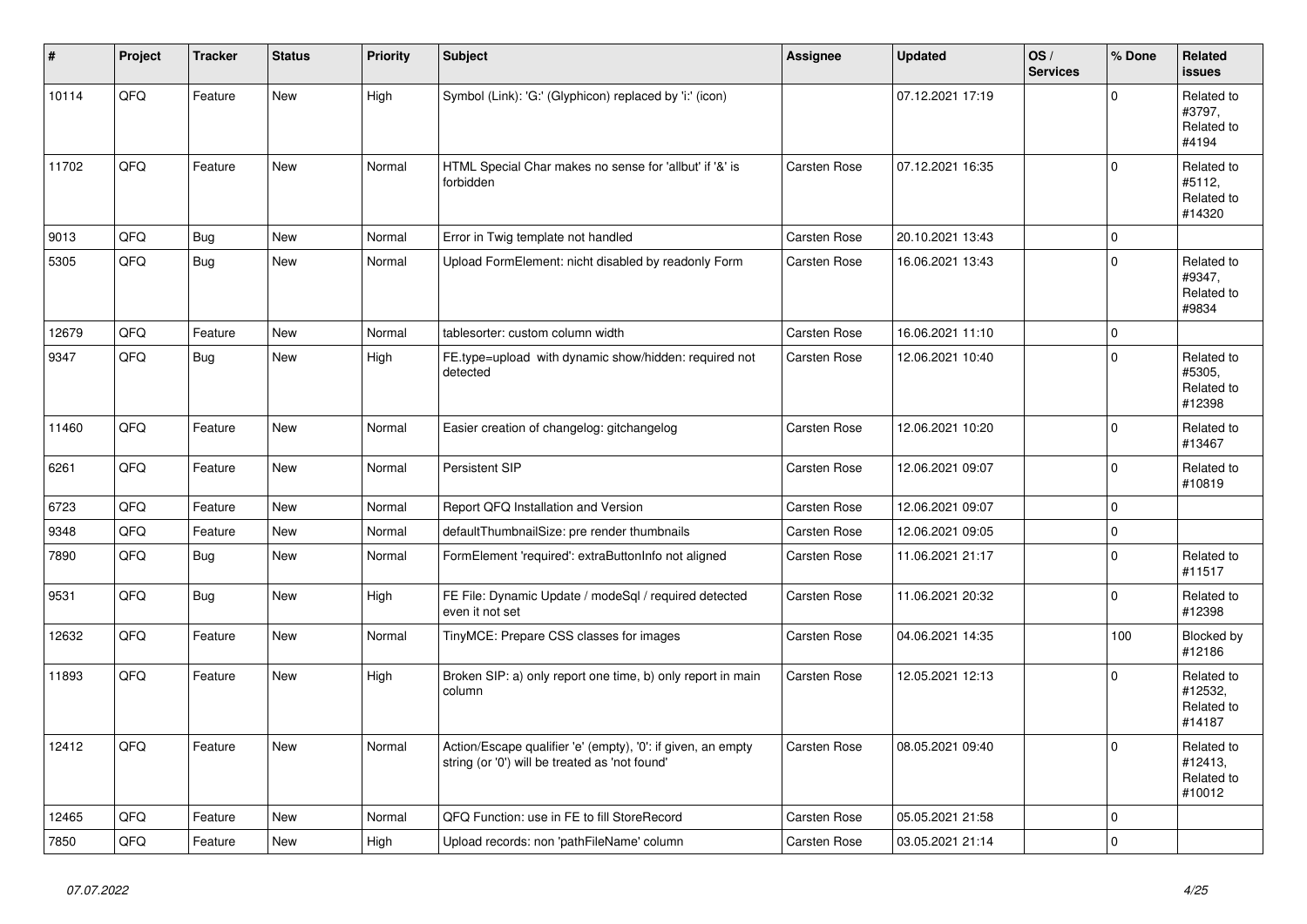| #     | Project | <b>Tracker</b> | <b>Status</b> | <b>Priority</b> | <b>Subject</b>                                                                   | <b>Assignee</b> | <b>Updated</b>   | OS/<br><b>Services</b> | % Done      | Related<br><b>issues</b>                     |
|-------|---------|----------------|---------------|-----------------|----------------------------------------------------------------------------------|-----------------|------------------|------------------------|-------------|----------------------------------------------|
| 8668  | QFQ     | Bug            | New           | High            | Pill disabled: dyamic mode 'hidden' not respected - FE is still<br>required      | Carsten Rose    | 03.05.2021 21:14 |                        | $\Omega$    |                                              |
| 8083  | QFQ     | Bug            | New           | High            | FormEditor: primary table list does not respect<br>'indexDb={{indexData:Y}}'     | Carsten Rose    | 03.05.2021 21:14 |                        | $\Omega$    | Has duplicate<br>#6678                       |
| 7899  | QFQ     | Bug            | New           | High            | Fe.type=password / retype / required: always complain<br>about missing value     | Carsten Rose    | 03.05.2021 21:14 |                        | $\Omega$    |                                              |
| 8431  | QFQ     | Bug            | <b>New</b>    | High            | autocron.php with wrong path                                                     | Carsten Rose    | 03.05.2021 21:14 |                        | $\mathbf 0$ |                                              |
| 8962  | QFQ     | Feature        | <b>New</b>    | High            | allow for form fields with identical names                                       | Carsten Rose    | 03.05.2021 21:14 |                        | $\mathbf 0$ |                                              |
| 5715  | QFQ     | Feature        | <b>New</b>    | High            | PDF Caching                                                                      | Carsten Rose    | 03.05.2021 21:14 |                        | $\Omega$    | Related to<br>#5851,<br>Related to<br>#6357  |
| 7650  | QFQ     | Bug            | New           | High            | Optional do not show 'required' sign on FormElement                              | Carsten Rose    | 03.05.2021 21:14 |                        | $\mathbf 0$ |                                              |
| 5459  | QFQ     | <b>Bug</b>     | <b>New</b>    | High            | Multi DB: spread system tables between 'QFQ' and<br>'Data'-DB                    | Carsten Rose    | 03.05.2021 21:14 |                        | $\mathbf 0$ | Related to<br>#4720                          |
| 5221  | QFQ     | Bug            | New           | High            | Download Dialog: Bleibt stehen in FF wenn Datei<br>automatisch gespeichert wird. | Carsten Rose    | 03.05.2021 21:14 |                        | $\Omega$    |                                              |
| 3727  | QFQ     | Feature        | New           | High            | Security: Session Hijacking erschweren                                           | Carsten Rose    | 03.05.2021 21:14 |                        | $\mathbf 0$ |                                              |
| 11850 | QFQ     | Feature        | New           | Urgent          | Wizard Form: basierend auf einer Tabelle eine Form<br>anlegen.                   |                 | 03.05.2021 21:12 |                        | $\Omega$    | Blocked by<br>#8082                          |
| 11237 | QFQ     | Bug            | <b>New</b>    | High            | Radiobutton / parameter.buttonClass= btn-default - kein dirty<br>Trigger         | Benjamin Baer   | 03.05.2021 21:12 |                        | $\mathbf 0$ | Related to<br>#10766                         |
| 12468 | QFQ     | Bug            | New           | Urgent          | Form: update Form.title after save                                               | Carsten Rose    | 03.05.2021 21:12 |                        | $\mathbf 0$ |                                              |
| 11057 | QFQ     | Bug            | New           | High            | Checkboxes ohne span.checkmark im Report werden<br>ausgeblendet                  | Benjamin Baer   | 03.05.2021 21:12 |                        | $\Omega$    | Related to<br>#11039                         |
| 10640 | QFQ     | Bug            | New           | High            | TypeAhead Tag: FE editierbar trotz readOnly                                      | Carsten Rose    | 03.05.2021 21:12 |                        | $\Omega$    | Related to<br>#7795                          |
| 10506 | QFQ     | Bug            | New           | High            | Template Group broken on MultiDB instance                                        | Carsten Rose    | 03.05.2021 21:12 |                        | $\Omega$    | Related to<br>#10505                         |
| 10081 | QFQ     | Bug            | New           | High            | Stale record lock after 'forbidden' character                                    | Carsten Rose    | 03.05.2021 21:12 |                        | $\Omega$    | Related to<br>#10082,<br>Related to<br>#9789 |
| 10766 | QFQ     | Bug            | New           | High            | Radiobutton / parameter.buttonClass=btn-default: dynamic<br>update               |                 | 03.05.2021 21:12 |                        | $\mathbf 0$ | Related to<br>#11237                         |
| 10508 | QFQ     | Bug            | New           | High            | Multi Form broken on Multi DB Instance                                           | Carsten Rose    | 03.05.2021 21:12 |                        | 0           |                                              |
| 10345 | QFQ     | Feature        | New           | Normal          | Templates - Patterns QFQ Style                                                   |                 | 03.05.2021 21:01 |                        | $\mathbf 0$ | Related to<br>#10713                         |
| 12119 | QFQ     | Feature        | New           | Normal          | AS paged: error message missing if there ist no 'r' argument.                    | Carsten Rose    | 03.05.2021 20:51 |                        | 0           |                                              |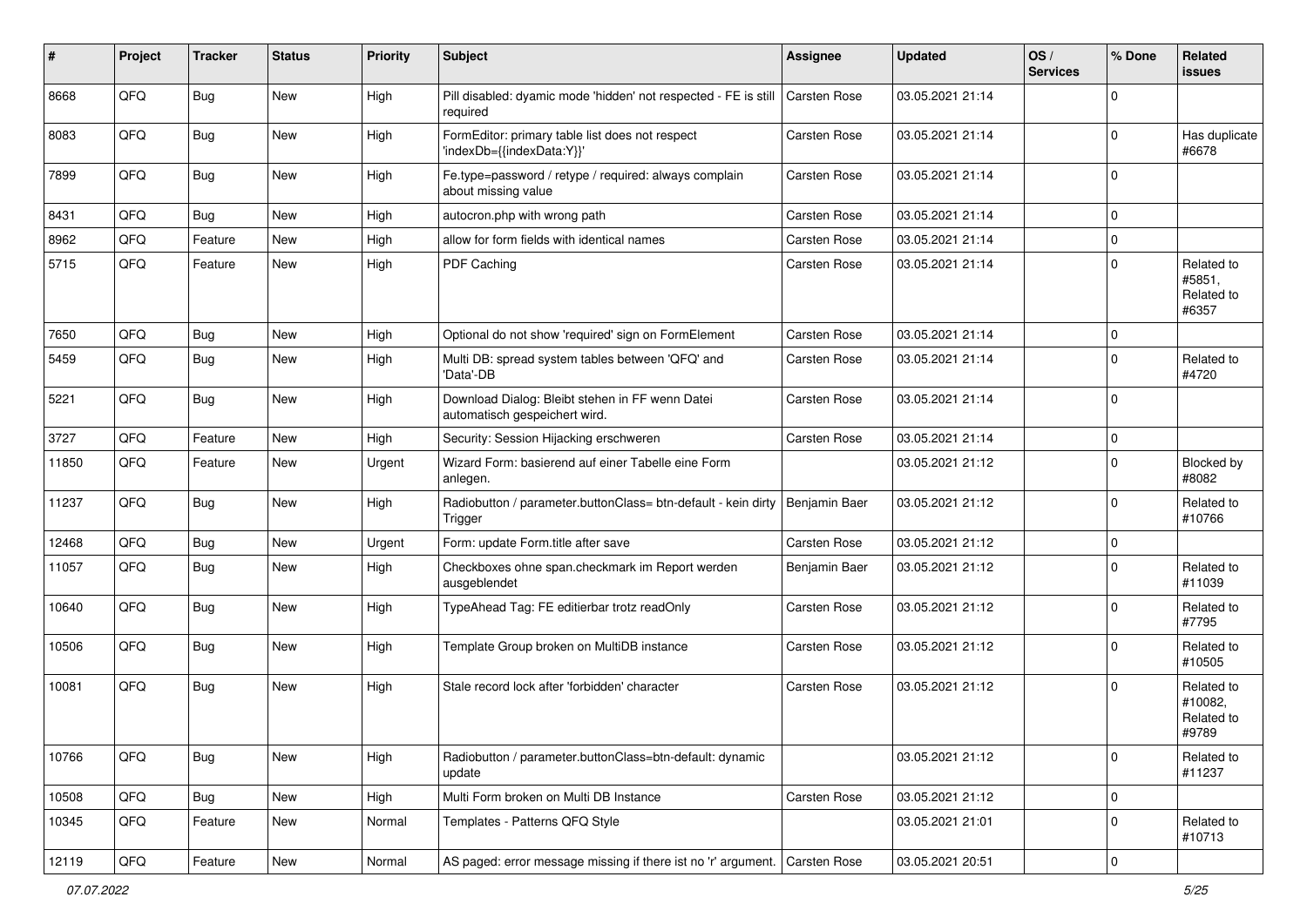| $\pmb{\sharp}$ | Project | <b>Tracker</b> | <b>Status</b> | <b>Priority</b> | <b>Subject</b>                                                                                             | <b>Assignee</b>                                        | <b>Updated</b>   | OS/<br><b>Services</b> | % Done      | Related<br>issues                             |                      |
|----------------|---------|----------------|---------------|-----------------|------------------------------------------------------------------------------------------------------------|--------------------------------------------------------|------------------|------------------------|-------------|-----------------------------------------------|----------------------|
| 12163          | QFQ     | Feature        | <b>New</b>    | Normal          | Checkbox: table wrap                                                                                       | Carsten Rose                                           | 03.05.2021 20:51 |                        | $\Omega$    |                                               |                      |
| 11668          | QFQ     | <b>Bug</b>     | <b>New</b>    | Normal          | Play function.sql - problem with mysql                                                                     | <b>Carsten Rose</b>                                    | 03.05.2021 20:48 |                        | $\Omega$    |                                               |                      |
| 11667          | QFQ     | Bug            | <b>New</b>    | Normal          | MySQL mariadb-server-10.3: Incorrect datetime value                                                        | Carsten Rose                                           | 03.05.2021 20:48 |                        | $\pmb{0}$   |                                               |                      |
| 11955          | QFQ     | Feature        | New           | Normal          | subrecord: new title option to set <th> attributes - e.g. to<br/>customize tablesorter options.</th>       | attributes - e.g. to<br>customize tablesorter options. | Carsten Rose     | 03.05.2021 20:47       |             | $\mathbf 0$                                   | Related to<br>#11775 |
| 11747          | QFQ     | Feature        | New           | Normal          | Maintenance Page with Redirect                                                                             | Carsten Rose                                           | 03.05.2021 20:47 |                        | $\mathbf 0$ | Related to<br>#11741                          |                      |
| 12400          | QFQ     | Feature        | <b>New</b>    | Normal          | Tutorial ist in QFQ Doku, Wird in der Suche gefunden, es<br>gibt aber kein Menupunkt - Inhalt ueberpruefen | Carsten Rose                                           | 03.05.2021 20:45 |                        | $\Omega$    |                                               |                      |
| 12477          | QFQ     | Feature        | <b>New</b>    | Normal          | Support for refactoring: Form, FormElement, diverse<br>Tabellen/Spalten, tt-content Records                | Carsten Rose                                           | 03.05.2021 20:45 |                        | $\Omega$    |                                               |                      |
| 12413          | QFQ     | Feature        | New           | Normal          | STORE_TYPO3: enhance for {{be_users.email:T}},<br>{{fe users.email:T}}                                     | Carsten Rose                                           | 03.05.2021 20:45 |                        | $\Omega$    | Related to<br>#12412,<br>Related to<br>#10012 |                      |
| 12480          | QFQ     | Feature        | New           | Normal          | If QFQ upgrade is running, block further request                                                           | <b>Carsten Rose</b>                                    | 03.05.2021 20:45 |                        | $\mathbf 0$ |                                               |                      |
| 12474          | QFQ     | Feature        | New           | Normal          | Check BaseConfigURL if it is given and the the last char is '/'                                            | <b>Carsten Rose</b>                                    | 03.05.2021 20:45 |                        | $\Omega$    |                                               |                      |
| 12269          | QFQ     | Feature        | <b>New</b>    | Normal          | 2FA - Login                                                                                                | <b>Carsten Rose</b>                                    | 03.05.2021 20:45 |                        | $\mathbf 0$ |                                               |                      |
| 12156          | QFQ     | Feature        | <b>New</b>    | Normal          | Form: Optional disable 'leave page'                                                                        |                                                        | 03.05.2021 20:45 |                        | $\Omega$    |                                               |                      |
| 12162          | QFQ     | Feature        | New           | Normal          | FE.type=sendmail: personalized mailing (several mails) via<br>template                                     | Carsten Rose                                           | 03.05.2021 20:45 |                        | $\mathbf 0$ |                                               |                      |
| 12109          | QFQ     | Feature        | <b>New</b>    | Normal          | Donwload Link: Plain, SIP, Persistent Link, Peristent SIP -<br>new notation                                | Carsten Rose                                           | 03.05.2021 20:45 |                        | $\mathbf 0$ | Related to<br>#12085                          |                      |
| 12135          | QFQ     | Feature        | <b>New</b>    | Normal          | Subrecord: Notiz                                                                                           |                                                        | 24.04.2021 16:58 |                        | $\mathbf 0$ |                                               |                      |
| 12330          | QFQ     | Feature        | <b>New</b>    | Normal          | Copy to input field / text area / TinyMCE                                                                  | Carsten Rose                                           | 07.04.2021 09:01 |                        | $\pmb{0}$   |                                               |                      |
| 10080          | QFQ     | Feature        | New           | Normal          | Popup on 'save' / 'close': configure dialog (answer<br>yes/no/cancle/)                                     | <b>Carsten Rose</b>                                    | 28.03.2021 20:52 |                        | $\mathbf 0$ | Is duplicate<br>of #12262                     |                      |
| 12187          | QFQ     | <b>Bug</b>     | <b>New</b>    | Normal          | Trigger FormAsFile() via Report: probably problem with multi<br>DB setup                                   | Carsten Rose                                           | 20.03.2021 21:20 |                        | $\mathbf 0$ |                                               |                      |
| 10714          | QFQ     | Feature        | New           | Normal          | multi Table Form                                                                                           | Carsten Rose                                           | 16.03.2021 18:44 |                        | $\mathbf 0$ |                                               |                      |
| 8217           | QFQ     | Feature        | <b>New</b>    | Normal          | if-elseif-else construct                                                                                   | Carsten Rose                                           | 16.03.2021 18:41 |                        | $\Omega$    | Related to<br>#10716                          |                      |
| 11516          | QFQ     | Feature        | <b>New</b>    | Normal          | Multi Page Form (Previous/Next Buttons)                                                                    | <b>Carsten Rose</b>                                    | 16.03.2021 17:52 |                        | $\mathbf 0$ |                                               |                      |
| 12146          | QFQ     | Feature        | New           | Normal          | Autocron Job: Anzeigen wann der naechste Job ausgefuehrt<br>wird, resp das er nicht ausgefuehrt wird       | Carsten Rose                                           | 15.03.2021 15:23 |                        | $\mathbf 0$ |                                               |                      |
| 12133          | QFQ     | Bug            | New           | Normal          | NPM, phpSpreadSheet aktualisieren                                                                          | Carsten Rose                                           | 15.03.2021 09:04 |                        | $\pmb{0}$   |                                               |                      |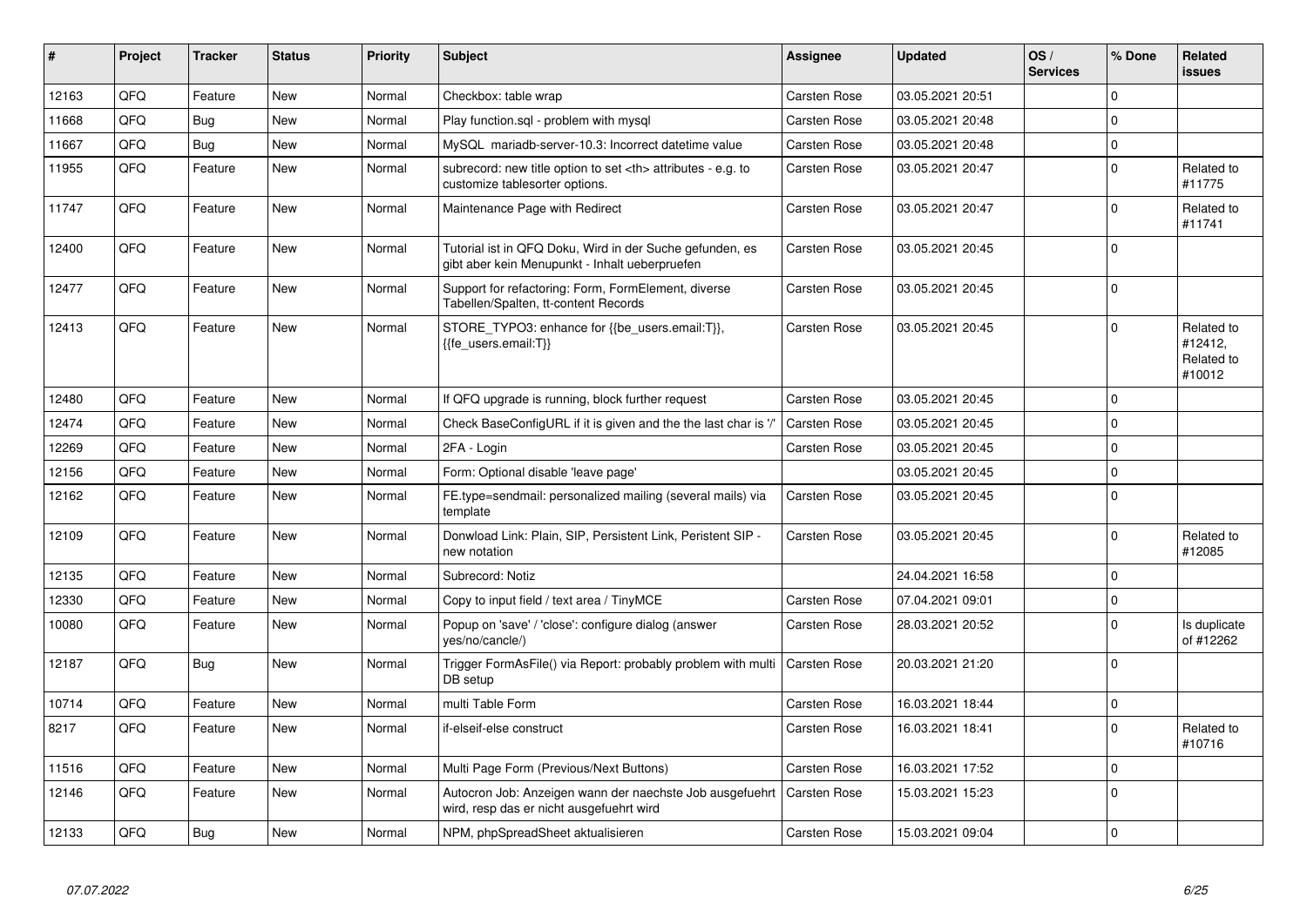| $\vert$ # | Project | <b>Tracker</b> | <b>Status</b> | <b>Priority</b> | <b>Subject</b>                                                                     | <b>Assignee</b>     | <b>Updated</b>   | OS/<br><b>Services</b> | % Done      | Related<br><b>issues</b>                                             |
|-----------|---------|----------------|---------------|-----------------|------------------------------------------------------------------------------------|---------------------|------------------|------------------------|-------------|----------------------------------------------------------------------|
| 8187      | QFQ     | Feature        | <b>New</b>    | Normal          | Subrecord: enable/hide new button - make new/edit/delete<br>customizeable.         | Carsten Rose        | 06.03.2021 18:44 |                        | $\Omega$    | Related to<br>#11326                                                 |
| 12045     | QFQ     | Bug            | <b>New</b>    | Normal          | templateGroup afterSave FE: Aufruf ohne<br>sqlHonorFormElements funktioniert nicht | Carsten Rose        | 18.02.2021 16:33 |                        | $\mathbf 0$ |                                                                      |
| 12040     | QFQ     | Bug            | <b>New</b>    | Normal          | FE Mode 'hidden' für zwei FEs auf einer Zeile                                      | Carsten Rose        | 18.02.2021 10:13 |                        | $\Omega$    |                                                                      |
| 12039     | QFQ     | Feature        | New           | Normal          | Missing htmlSpecialChar() in pre processing on form submit                         |                     | 18.02.2021 00:09 |                        | $\Omega$    | Related to<br>#14320                                                 |
| 12024     | QFQ     | Feature        | <b>New</b>    | Normal          | Excel Export: text columns by default decode<br>htmlspeciachar()                   | Carsten Rose        | 17.02.2021 23:55 |                        | $\Omega$    | Related to<br>#12022                                                 |
| 12038     | QFQ     | Feature        | New           | Normal          | a) STORE VAR: filenameOnlyStripUniq, b) SP:<br>QSTRIPUNIQ()                        |                     | 17.02.2021 23:55 |                        | $\mathbf 0$ |                                                                      |
| 12023     | QFQ     | Feature        | <b>New</b>    | Normal          | MySQL Stored Precdure: QDECODESPECIALCHAR()                                        | Carsten Rose        | 16.02.2021 11:16 |                        | $\mathbf 0$ | Related to<br>#12022                                                 |
| 11775     | QFQ     | Feature        | <b>New</b>    | Normal          | Subrecord Tooltip pro Feld                                                         | Carsten Rose        | 18.12.2020 15:22 |                        | $\mathbf 0$ | Related to<br>#11955                                                 |
| 11752     | QFQ     | <b>Bug</b>     | New           | Normal          | checkbox renders multiple input elements with same name                            | Carsten Rose        | 17.12.2020 14:58 |                        | $\Omega$    | Related to<br>#11750                                                 |
| 11716     | QFQ     | Feature        | <b>New</b>    | Normal          | Form an beliebiger Stelle im Report anzeigen                                       |                     | 09.12.2020 09:47 |                        | $\mathbf 0$ |                                                                      |
| 11715     | QFQ     | <b>Bug</b>     | <b>New</b>    | Normal          | acceptZeroAsRequired and requiredOffButMark do not<br>coincide                     |                     | 08.12.2020 12:13 |                        | $\Omega$    |                                                                      |
| 11695     | QFQ     | Bug            | New           | Normal          | MultiForm required FE Error                                                        | Carsten Rose        | 04.12.2020 13:34 |                        | $\pmb{0}$   |                                                                      |
| 11534     | QFQ     | Feature        | <b>New</b>    | Normal          | Report: Action on selected rows - Table batchprocessing<br>feature                 |                     | 18.11.2020 08:15 |                        | $\mathbf 0$ |                                                                      |
| 11535     | QFQ     | Feature        | <b>New</b>    | Normal          | Ability to create SQL columns in frontend QFQ forms                                |                     | 17.11.2020 12:11 |                        | $\pmb{0}$   |                                                                      |
| 11523     | QFQ     | Feature        | <b>New</b>    | Normal          | Mit dynamic Update erkennen, ob Upload gemacht wurde                               | Carsten Rose        | 13.11.2020 15:07 |                        | $\mathbf 0$ | Related to<br>#9533                                                  |
| 11522     | QFQ     | <b>Bug</b>     | <b>New</b>    | Normal          | Aus/Einblenden von Reitern                                                         |                     | 13.11.2020 14:58 |                        | $\pmb{0}$   |                                                                      |
| 10704     | QFQ     | Bug            | New           | Normal          | wkhtml problem rendering fullCalendar.js / fabric.js >><br>successor: puppeteer    | <b>Carsten Rose</b> | 12.11.2020 23:45 |                        | $\Omega$    | Related to<br>#5024,<br>Related to<br>#4650.<br>Related to<br>#10715 |
| 10588     | QFQ     | <b>Bug</b>     | <b>New</b>    | Normal          | typeahed Tag: Doku anpassen                                                        | <b>Carsten Rose</b> | 12.11.2020 23:45 |                        | $\Omega$    |                                                                      |
| 10937     | QFQ     | <b>Bug</b>     | <b>New</b>    | Normal          | Fehler mit abhängigen Select- Feldern beim Positionieren                           | Carsten Rose        | 12.11.2020 23:45 |                        | $\Omega$    |                                                                      |
| 10759     | QFQ     | Bug            | <b>New</b>    | Normal          | emptyMeansNull - Feld falsch aktualisiert                                          |                     | 12.11.2020 23:45 |                        | $\pmb{0}$   |                                                                      |
| 11504     | QFQ     | Feature        | New           | Normal          | Dynamic Update: Button text update for 'Save',' Close' &<br>'Delete'               | Carsten Rose        | 12.11.2020 23:44 |                        | $\mathbf 0$ |                                                                      |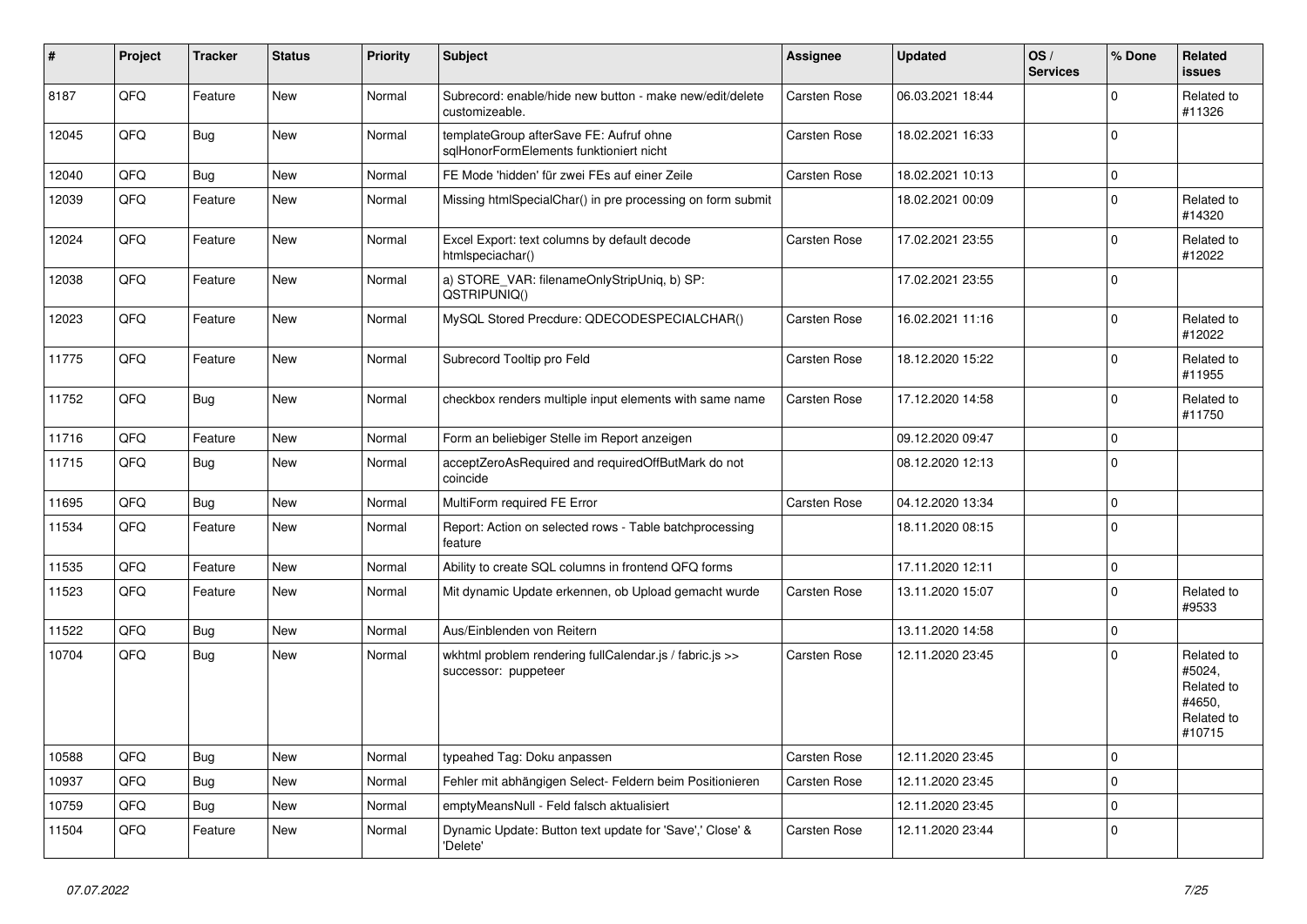| ∦     | Project | <b>Tracker</b> | <b>Status</b> | <b>Priority</b> | Subject                                                                                            | <b>Assignee</b> | <b>Updated</b>   | OS/<br><b>Services</b> | % Done      | Related<br><b>issues</b> |
|-------|---------|----------------|---------------|-----------------|----------------------------------------------------------------------------------------------------|-----------------|------------------|------------------------|-------------|--------------------------|
| 11239 | QFQ     | Bug            | <b>New</b>    | Normal          | Radiobutton (plain): horizontales Rendern abhängig vom<br>Datentyp in der Datenbank                | Carsten Rose    | 30.09.2020 18:37 |                        | $\Omega$    |                          |
| 11195 | QFQ     | Bug            | New           | Low             | Dynamic Update: Note not updated if new text is empty<br>(v20.4)                                   |                 | 25.09.2020 11:14 |                        | $\Omega$    |                          |
| 11080 | QFQ     | Feature        | <b>New</b>    | Normal          | Send MQTT messages                                                                                 | Carsten Rose    | 29.08.2020 19:49 |                        | $\Omega$    |                          |
| 10996 | QFQ     | Feature        | <b>New</b>    | Normal          | Download video via sip: no seek                                                                    | Carsten Rose    | 12.08.2020 14:18 |                        | $\Omega$    |                          |
| 10976 | QFQ     | Feature        | <b>New</b>    | Normal          | Excel Export Verbesserungen                                                                        | Carsten Rose    | 06.08.2020 10:56 |                        | $\Omega$    |                          |
| 10890 | QFQ     | Bug            | <b>New</b>    | Normal          | AutoCron hangs                                                                                     |                 | 20.07.2020 13:56 |                        | $\Omega$    |                          |
| 10874 | QFQ     | Feature        | <b>New</b>    | Normal          | Erstellen eines Foreign Keys in der Tabelle "FormElement"                                          |                 | 13.07.2020 10:11 |                        | $\Omega$    |                          |
| 10819 | QFQ     | Feature        | <b>New</b>    | Normal          | Persistent SIP - second try                                                                        | Carsten Rose    | 29.06.2020 23:02 |                        | $\Omega$    | Related to<br>#6261      |
| 10763 | QFQ     | Feature        | New           | Normal          | form accessed and submitted despite logout?                                                        |                 | 16.06.2020 11:43 |                        | $\Omega$    |                          |
| 3432  | QFQ     | Feature        | New           | Normal          | subrecord: dynamicUpdate                                                                           | Carsten Rose    | 11.06.2020 21:10 |                        | $\Omega$    | Related to<br>#5691      |
| 10658 | QFQ     | <b>Bug</b>     | New           | Normal          | processReadOnly broken                                                                             | Carsten Rose    | 27.05.2020 17:55 |                        | $\mathbf 0$ |                          |
| 5345  | QFQ     | Feature        | <b>New</b>    | Normal          | Report: UPDATE / INSERT / DELETE statements should<br>trigger subqueries, depending on the result. | Carsten Rose    | 27.05.2020 16:11 |                        | $\Omega$    |                          |
| 10593 | QFQ     | Feature        | <b>New</b>    | Normal          | label2: text behind input element                                                                  | Carsten Rose    | 16.05.2020 10:57 |                        | $\Omega$    |                          |
| 5559  | QFQ     | Bug            | <b>New</b>    | Normal          | FE.type = Upload: 'accept' might contain variables                                                 | Carsten Rose    | 11.05.2020 21:23 |                        | $\Omega$    |                          |
| 10384 | QFQ     | Feature        | <b>New</b>    | Normal          | Parameter Exchange QFQ Instances                                                                   |                 | 07.05.2020 09:38 |                        | $\Omega$    |                          |
| 10322 | QFQ     | Bug            | <b>New</b>    | Normal          | FormElement / Radio: missing column 'enum' >> FE not<br>reported                                   | Carsten Rose    | 07.05.2020 09:37 |                        | $\Omega$    |                          |
| 10119 | QFQ     | Feature        | <b>New</b>    | Normal          | Dropdown (selectlist) & TypeAhead: format and catagorize<br>list                                   | Carsten Rose    | 07.05.2020 09:36 |                        | $\Omega$    |                          |
| 10082 | QFQ     | <b>Bug</b>     | <b>New</b>    | Normal          | FE.type=SELECT - 'sanatize' Class                                                                  | Carsten Rose    | 07.05.2020 09:36 |                        | $\Omega$    | Related to<br>#10081     |
| 4050  | QFQ     | Feature        | <b>New</b>    | Normal          | sql.log: 1) FormElement ID which causes a specific action,<br>2) Result in the same row.           | Carsten Rose    | 15.04.2020 11:35 |                        | $\Omega$    | Related to<br>#5458      |
| 10324 | QFQ     | Bug            | <b>New</b>    | Normal          | Excel Export mit Template funktioniert nur, wenn Template<br>vor uid kommt                         |                 | 30.03.2020 11:20 |                        | $\Omega$    | Related to<br>#10257     |
| 10115 | QFQ     | Feature        | <b>New</b>    | Normal          | <b>TypeAhead: static list</b>                                                                      | Carsten Rose    | 26.02.2020 16:42 |                        | 100         |                          |
| 9707  | QFQ     | Feature        | <b>New</b>    | Normal          | SIP security: encode pageld and check pageld on decode                                             | Carsten Rose    | 01.02.2020 23:22 |                        | $\Omega$    |                          |
| 9811  | QFQ     | Feature        | <b>New</b>    | Normal          | Report: tag every n'th row                                                                         | Carsten Rose    | 01.02.2020 23:22 |                        | $\mathbf 0$ |                          |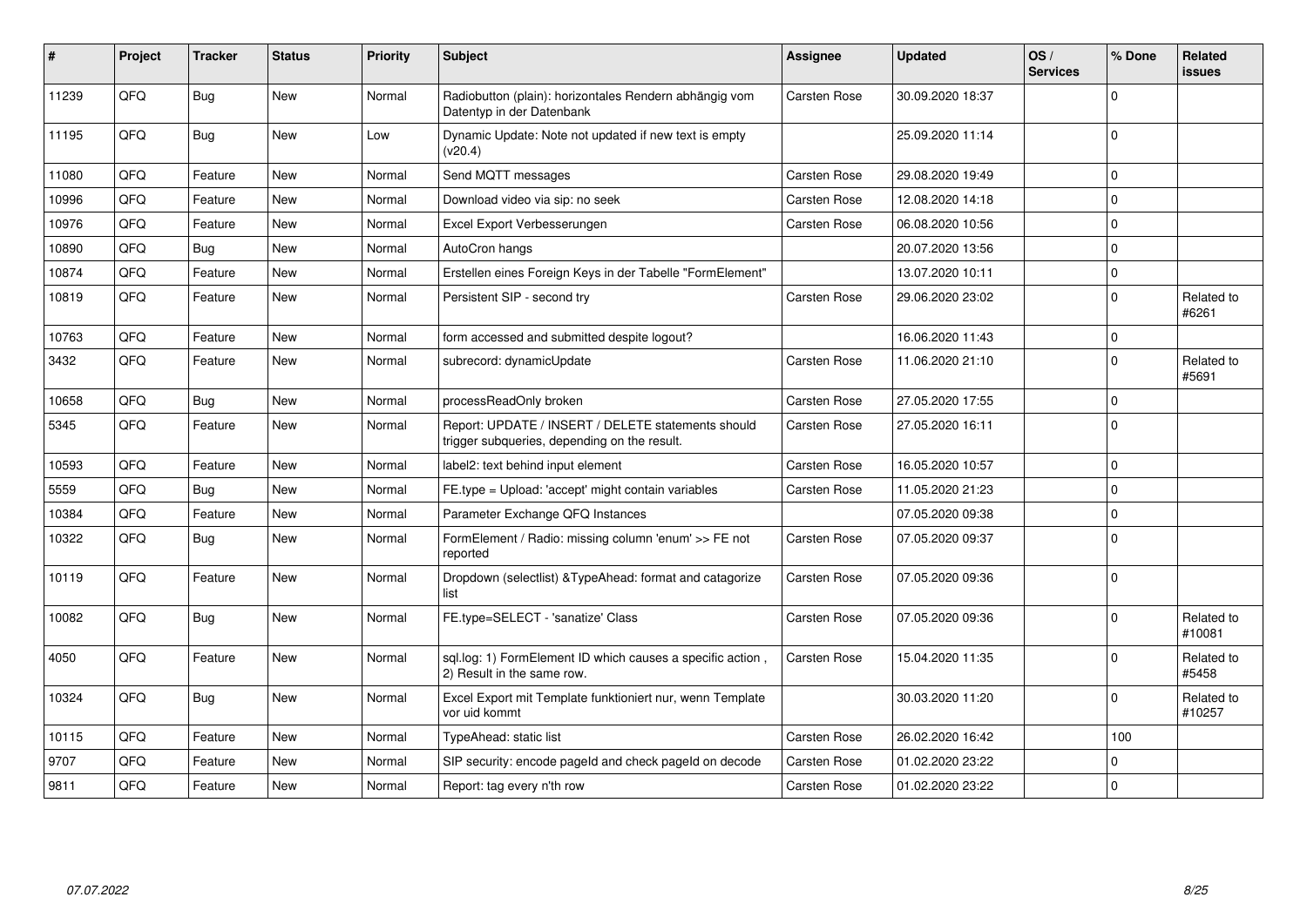| #    | Project | <b>Tracker</b> | <b>Status</b> | <b>Priority</b> | Subject                                                                                                | Assignee            | <b>Updated</b>   | OS/<br><b>Services</b> | % Done      | Related<br><b>issues</b>                                             |
|------|---------|----------------|---------------|-----------------|--------------------------------------------------------------------------------------------------------|---------------------|------------------|------------------------|-------------|----------------------------------------------------------------------|
| 9706 | QFQ     | Feature        | <b>New</b>    | Normal          | Multi File Upload (hidden template group)                                                              | Carsten Rose        | 01.02.2020 23:22 |                        | $\Omega$    | Related to<br>#7521,<br>Related to<br>#5562,<br>Related to<br>#13330 |
| 9783 | QFQ     | Bug            | New           | Normal          | Email with special characters                                                                          | Carsten Rose        | 01.02.2020 23:22 |                        | $\mathbf 0$ |                                                                      |
| 9781 | QFQ     | Feature        | New           | Normal          | Button: CSS class to make buttons smaller                                                              | Carsten Rose        | 01.02.2020 23:22 |                        | $\mathbf 0$ |                                                                      |
| 9537 | QFQ     | Feature        | New           | Normal          | FormEditor: Edit fieldset in FrontEnd                                                                  | Carsten Rose        | 01.02.2020 23:22 |                        | $\mathbf 0$ |                                                                      |
| 9533 | QFQ     | Bug            | New           | Normal          | FE.type=upload: Check in 'beforeSave' if upload is given                                               | Carsten Rose        | 01.02.2020 23:22 |                        | $\mathbf 0$ | Related to<br>#11523                                                 |
| 9352 | QFQ     | Feature        | <b>New</b>    | Normal          | FE 'Native' fire slaveld, sqlAfter, sqlIns                                                             | Carsten Rose        | 01.02.2020 23:22 |                        | $\mathbf 0$ |                                                                      |
| 9208 | QFQ     | Feature        | New           | Normal          | Manage 'recent' records                                                                                | <b>Carsten Rose</b> | 01.02.2020 23:22 |                        | $\mathbf 0$ |                                                                      |
| 9317 | QFQ     | <b>Bug</b>     | New           | Normal          | FE.type=note: with dynamic show/hidden an empty label<br>causes trouble                                | Carsten Rose        | 01.02.2020 23:22 |                        | $\mathbf 0$ |                                                                      |
| 9177 | QFQ     | <b>Bug</b>     | New           | Normal          | Bug? QFQ tries to save an action FE, which has real<br>existing column name                            | Carsten Rose        | 01.02.2020 23:22 |                        | $\mathbf 0$ |                                                                      |
| 9275 | QFQ     | <b>Bug</b>     | New           | Normal          | autcron: t3 page, which takes to long to respond, is not<br>reported properly                          | Carsten Rose        | 01.02.2020 23:22 |                        | 100         |                                                                      |
| 9129 | QFQ     | Feature        | <b>New</b>    | Normal          | sqlValidate: Message as notification, not as error                                                     | <b>Carsten Rose</b> | 01.02.2020 23:22 |                        | $\Omega$    | Related to<br>#9128                                                  |
| 8975 | QFQ     | Feature        | <b>New</b>    | Normal          | Report Notation: 2.0                                                                                   | Carsten Rose        | 01.02.2020 23:22 |                        | $\Omega$    | Related to<br>#8963                                                  |
| 9128 | QFQ     | Feature        | <b>New</b>    | Normal          | Error Message: not replaced variables- a) replace back to<br>'{{', b) underline                        | <b>Carsten Rose</b> | 01.02.2020 23:22 |                        | $\mathbf 0$ | Related to<br>#9129                                                  |
| 9127 | QFQ     | Bug            | <b>New</b>    | Normal          | Error Message: change 'roll over' color - text not readable                                            | Carsten Rose        | 01.02.2020 23:22 |                        | $\mathbf 0$ |                                                                      |
| 8806 | QFQ     | Feature        | New           | Normal          | SQL Function nl2br                                                                                     | <b>Carsten Rose</b> | 01.02.2020 23:22 |                        | $\mathbf 0$ |                                                                      |
| 7924 | QFQ     | Feature        | New           | Normal          | Radio/Checkbox with Tooltip                                                                            | Carsten Rose        | 01.02.2020 23:22 |                        | $\mathbf 0$ |                                                                      |
| 8336 | QFQ     | Feature        | New           | Normal          | Form > modified > Close New: a) Optional disable popup, b)<br>custom text, c) mode on save: close stay | <b>Carsten Rose</b> | 01.02.2020 23:22 |                        | $\mathbf 0$ | Related to<br>#8335                                                  |
| 8049 | QFQ     | Bug            | <b>New</b>    | Normal          | FE.type=note, column 'value': text moves some pixel to top<br>after save                               | Carsten Rose        | 01.02.2020 23:22 |                        | $\mathbf 0$ |                                                                      |
| 8719 | QFQ     | Feature        | New           | Normal          | extraButtonLock: add support for 0/1                                                                   | Carsten Rose        | 01.02.2020 23:22 |                        | $\mathbf 0$ |                                                                      |
| 8089 | QFQ     | Feature        | New           | Normal          | Copy/Paste for FormElements                                                                            | Carsten Rose        | 01.02.2020 23:22 |                        | $\mathbf 0$ |                                                                      |
| 7519 | QFQ     | Feature        | New           | Normal          | Select: Multi                                                                                          | Carsten Rose        | 01.02.2020 23:22 |                        | $\mathbf 0$ |                                                                      |
| 7795 | QFQ     | <b>Bug</b>     | New           | Normal          | Readonly Form: Typeahead-Felder                                                                        | Carsten Rose        | 01.02.2020 23:22 |                        | $\mathbf 0$ | Related to<br>#10640                                                 |
| 7513 | QFG     | Bug            | New           | Normal          | Radios not correct aligned                                                                             | Carsten Rose        | 01.02.2020 23:22 |                        | $\mathbf 0$ |                                                                      |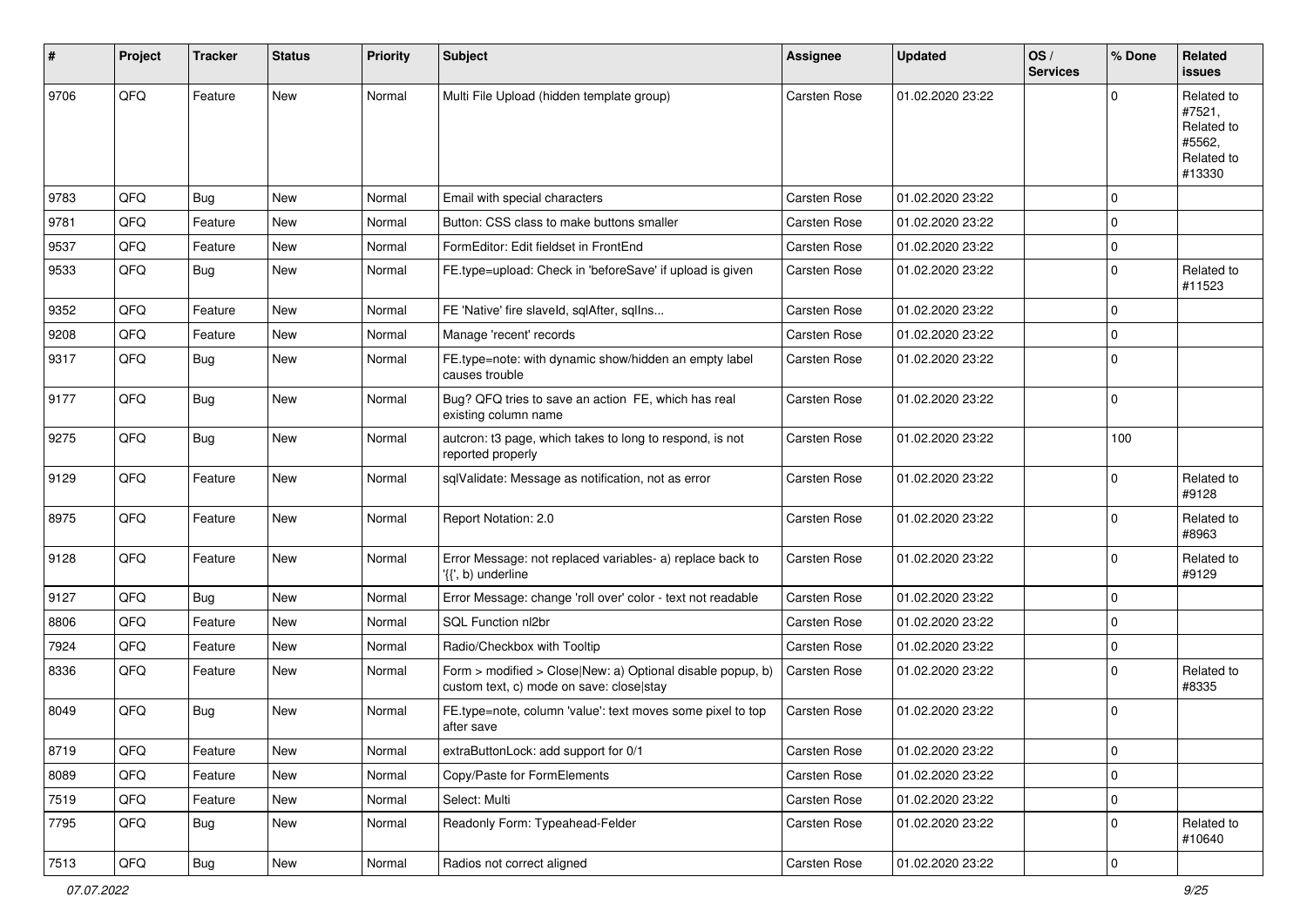| #    | Project | <b>Tracker</b> | <b>Status</b> | <b>Priority</b> | Subject                                                                                                                    | <b>Assignee</b> | <b>Updated</b>   | OS/<br><b>Services</b> | % Done      | Related<br>issues      |
|------|---------|----------------|---------------|-----------------|----------------------------------------------------------------------------------------------------------------------------|-----------------|------------------|------------------------|-------------|------------------------|
| 7520 | QFQ     | Feature        | <b>New</b>    | Normal          | QR Code:  AS _qr ( AS _link)                                                                                               | Carsten Rose    | 01.02.2020 23:22 |                        | $\mathbf 0$ |                        |
| 7524 | QFQ     | Bug            | <b>New</b>    | Normal          | QFQ throws a 'General Error' if 'fileadmin/protected/log/' is<br>not writeable                                             | Carsten Rose    | 01.02.2020 23:22 |                        | $\Omega$    |                        |
| 7685 | QFQ     | Bug            | New           | Normal          | Open FormElement from QFQ error message and save<br>modified record: error about missing {{formId:F}}                      | Carsten Rose    | 01.02.2020 23:22 |                        | $\Omega$    |                        |
| 7812 | QFQ     | Feature        | New           | Normal          | FE 'Subrecord' - new option 'subrecordShowFilter',<br>'subrecordPaging'                                                    | Carsten Rose    | 01.02.2020 23:22 |                        | $\Omega$    |                        |
| 7547 | QFQ     | Bug            | New           | Normal          | Error Message in afterSave: wrong parameter column<br>reported                                                             | Carsten Rose    | 01.02.2020 23:22 |                        | $\Omega$    |                        |
| 7512 | QFQ     | Bug            | <b>New</b>    | Normal          | FE: inputType=number >> 'pattern' is not respected                                                                         | Carsten Rose    | 01.02.2020 23:22 |                        | 0           |                        |
| 7109 | QFQ     | Feature        | New           | Normal          | Dynamic Updates: row/element hide                                                                                          | Carsten Rose    | 01.02.2020 23:22 |                        | $\Omega$    | Has duplicate<br>#4081 |
| 7002 | QFQ     | Bug            | <b>New</b>    | Normal          | Dynamic Update: row does not disappear / appear                                                                            | Carsten Rose    | 01.02.2020 23:22 |                        | $\mathbf 0$ |                        |
| 4082 | QFQ     | Feature        | New           | Normal          | Dynamic Update: modeSql - useful default                                                                                   | Carsten Rose    | 01.02.2020 23:22 |                        | $\mathbf 0$ |                        |
| 7521 | QFQ     | Feature        | New           | Normal          | TemplateGroup: fe.type=upload                                                                                              | Carsten Rose    | 01.02.2020 23:21 |                        | $\Omega$    | Related to<br>#9706    |
| 7574 | QFQ     | Bug            | <b>New</b>    | Normal          | Substitute error: form element not reported / dont parse<br>Form.note                                                      | Carsten Rose    | 01.02.2020 23:21 |                        | $\Omega$    |                        |
| 7683 | QFQ     | Feature        | <b>New</b>    | Normal          | Special column names in '{{ SELECT  AS _link }}' should<br>be detected                                                     | Carsten Rose    | 01.02.2020 23:21 |                        | $\Omega$    |                        |
| 7681 | QFQ     | Feature        | <b>New</b>    | Normal          | Optional switch off 'check for modified record'                                                                            | Carsten Rose    | 01.02.2020 23:21 |                        | 0           |                        |
| 9602 | QFQ     | Feature        | New           | Normal          | Form definition as JSON                                                                                                    | Carsten Rose    | 01.02.2020 23:21 |                        | $\Omega$    | Related to<br>#9600    |
| 7175 | QFQ     | Feature        | <b>New</b>    | Normal          | Upload: md5 hash as filename                                                                                               | Carsten Rose    | 01.02.2020 23:21 |                        | $\mathbf 0$ |                        |
| 7219 | QFQ     | <b>Bug</b>     | New           | Normal          | typeSheadSql / typeAheadSqlPrefetch: change to curly<br>braces                                                             | Carsten Rose    | 01.02.2020 23:21 |                        | $\Omega$    |                        |
| 7239 | QFQ     | Feature        | <b>New</b>    | Normal          | TinyMCE: html tag whitelist                                                                                                | Carsten Rose    | 01.02.2020 23:21 |                        | $\Omega$    | Related to<br>#14320   |
| 7261 | QFQ     | Bug            | <b>New</b>    | Normal          | Report pathFilename for user without path, only the filename                                                               | Carsten Rose    | 01.02.2020 23:21 |                        | $\mathbf 0$ |                        |
| 7280 | QFQ     | Feature        | New           | Normal          | recently used table                                                                                                        | Carsten Rose    | 01.02.2020 23:21 |                        | $\Omega$    |                        |
| 7481 | QFQ     | Feature        | New           | Normal          | Detect 'BaseUrl' automatically                                                                                             | Carsten Rose    | 01.02.2020 23:21 |                        | $\Omega$    |                        |
| 7342 | QFQ     | Feature        | New           | Normal          | add content = hide_this                                                                                                    | Carsten Rose    | 01.02.2020 23:21 |                        | $\mathbf 0$ |                        |
| 6855 | QFQ     | Feature        | New           | Normal          | With {{feUser:U}}!={{feUser:T}}: Save / Delete: only possible<br>with {{feUserSave:U}}='yes' and '{{feUserDelete:U}}='yes' | Carsten Rose    | 01.02.2020 23:21 |                        | $\mathbf 0$ |                        |
| 7119 | QFQ     | Feature        | <b>New</b>    | Normal          | Upload: scaleDownWidth, scaleDownHeight                                                                                    | Carsten Rose    | 01.02.2020 23:21 |                        | $\mathbf 0$ |                        |
| 7014 | QFQ     | <b>Bug</b>     | New           | Normal          | Sending invalid emails succeeds when<br>debug.redirectAllMailTo is set                                                     | Carsten Rose    | 01.02.2020 23:21 |                        | $\mathbf 0$ |                        |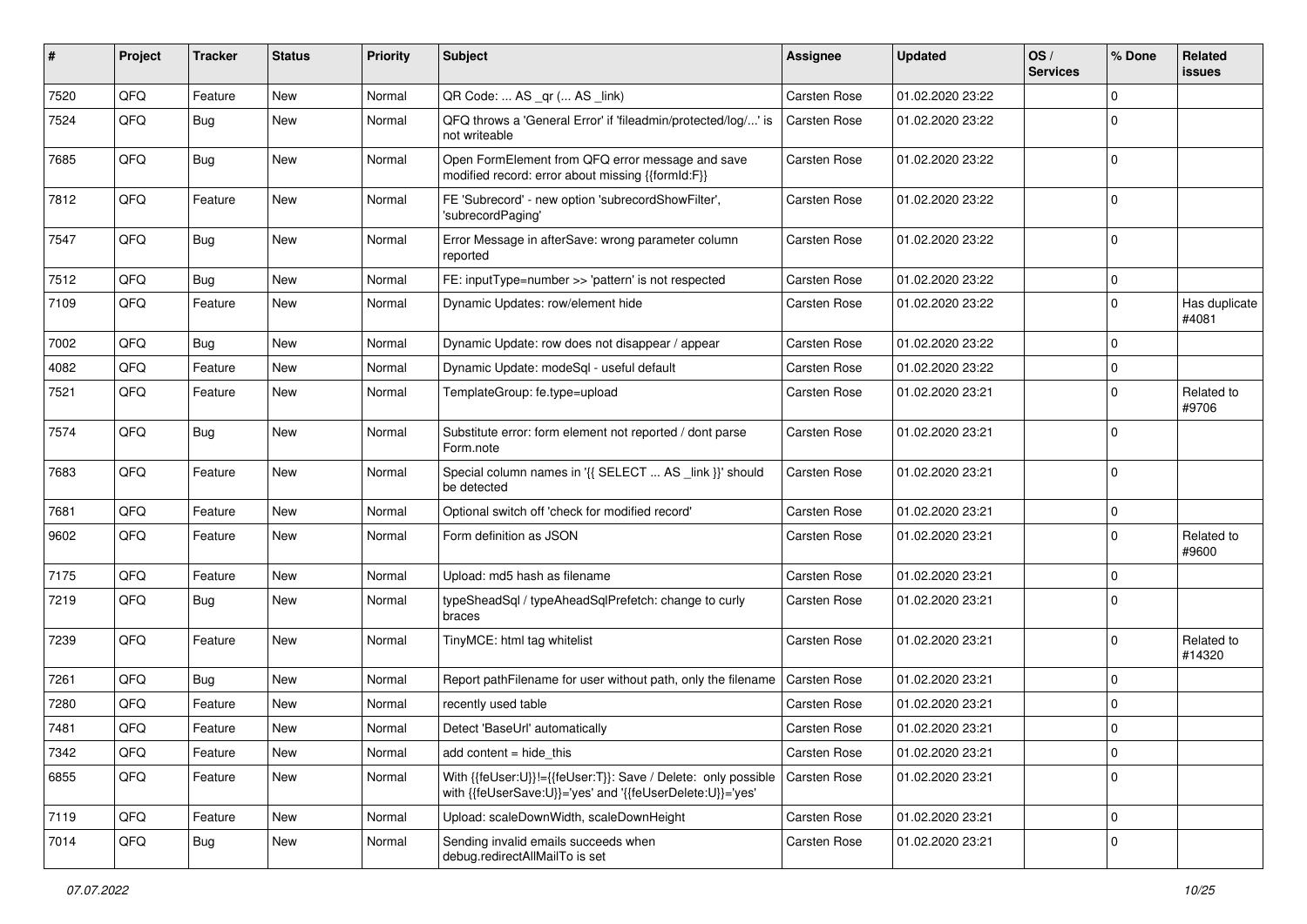| #     | Project | <b>Tracker</b> | <b>Status</b> | <b>Priority</b> | <b>Subject</b>                                                                                                   | Assignee            | <b>Updated</b>   | OS/<br><b>Services</b> | % Done      | Related<br><b>issues</b>                    |
|-------|---------|----------------|---------------|-----------------|------------------------------------------------------------------------------------------------------------------|---------------------|------------------|------------------------|-------------|---------------------------------------------|
| 7099  | QFQ     | Feature        | <b>New</b>    | Normal          | Redesign FormEditor                                                                                              | Carsten Rose        | 01.02.2020 23:21 |                        | $\mathbf 0$ |                                             |
| 6912  | QFQ     | Bug            | <b>New</b>    | Normal          | error Message Var 'deadline' already set in SIP - in Form<br>with FE.value={{deadline:R:::{{deadlinePeriod:Y}}}} | <b>Carsten Rose</b> | 01.02.2020 23:21 |                        | $\mathbf 0$ |                                             |
| 7102  | QFQ     | Feature        | <b>New</b>    | Normal          | Comment sign in report: '#' and '--'                                                                             | Carsten Rose        | 01.02.2020 23:21 |                        | $\mathbf 0$ |                                             |
| 6765  | QFQ     | Feature        | New           | Normal          | Moeglichkeit via QFQ eigene Logs zu schreiben                                                                    | <b>Carsten Rose</b> | 01.02.2020 23:21 |                        | $\mathbf 0$ |                                             |
| 6609  | QFQ     | Feature        | New           | Normal          | Formlet: JSON API erweitern                                                                                      | <b>Carsten Rose</b> | 01.02.2020 23:21 |                        | 50          |                                             |
| 6594  | QFQ     | Feature        | <b>New</b>    | Normal          | Excel: on download, check if there is a valid sip                                                                | Carsten Rose        | 01.02.2020 23:21 |                        | $\pmb{0}$   |                                             |
| 6677  | QFQ     | Bug            | <b>New</b>    | Normal          | Error message FE Action Element: no/wrong FE reference<br>who cause the problem.                                 | Carsten Rose        | 01.02.2020 23:21 |                        | $\Omega$    |                                             |
| 6483  | QFQ     | Bug            | New           | Normal          | R Store funktioniert nicht bei 'Report Notation' im FE                                                           | Carsten Rose        | 01.02.2020 23:21 |                        | $\mathbf 0$ |                                             |
| 6437  | QFQ     | Feature        | New           | Normal          | Neuer Mode Button bei FormElementen                                                                              | <b>Carsten Rose</b> | 01.02.2020 23:21 |                        | $\Omega$    | Related to<br>#9668,<br>Blocked by<br>#9678 |
| 6289  | QFQ     | Feature        | <b>New</b>    | Normal          | Form: Log                                                                                                        | <b>Carsten Rose</b> | 01.02.2020 23:21 |                        | $\mathbf 0$ |                                             |
| 6462  | QFQ     | Bug            | <b>New</b>    | Normal          | File Upload: Nutzlose Fehlermeldung wenn Datei zu gross                                                          | Carsten Rose        | 01.02.2020 23:21 |                        | $\mathbf 0$ | Related to<br>#6139                         |
| 6292  | QFQ     | Feature        | New           | Normal          | Download: File speichern mit Hash aber original Filename in<br>der Datenbank vermerken fuer Downloads            | Carsten Rose        | 01.02.2020 23:21 |                        | $\mathbf 0$ |                                             |
| 4250  | QFQ     | Feature        | <b>New</b>    | Normal          | AutoCron in QFQ via PHP                                                                                          | Carsten Rose        | 01.02.2020 23:21 |                        | $\Omega$    | Related to<br>#3292,<br>Related to<br>#3291 |
| 5131  | QFQ     | Feature        | <b>New</b>    | Normal          | Activate Spin Gear ('wait/busy' indicator) via LINK attribute                                                    | <b>Carsten Rose</b> | 01.02.2020 23:21 |                        | $\mathbf 0$ |                                             |
| 5576  | QFQ     | Bug            | New           | Normal          | Using MySQL 'DROP' requires privilege - wich is not really<br>necessary.                                         | Carsten Rose        | 01.02.2020 23:21 |                        | $\mathbf 0$ |                                             |
| 3504  | QFQ     | Feature        | <b>New</b>    | Normal          | Logging: welche Action FEs werden wann wie ausgefuehrt                                                           | Carsten Rose        | 01.02.2020 23:21 |                        | $\mathbf 0$ | Related to<br>#5458,<br>Related to<br>#4092 |
| 3547  | QFQ     | Bug            | <b>New</b>    | Normal          | FE of type 'note' causes writing of empty fields.                                                                | <b>Carsten Rose</b> | 01.02.2020 23:21 |                        | $\mathbf 0$ |                                             |
| 10014 | QFQ     | Feature        | <b>New</b>    | Normal          | Manual.rst: describe behaviour and process order of<br>fillStoreVar, slaveId, sqlBefore,                         | Carsten Rose        | 01.02.2020 22:31 |                        | 0           |                                             |
| 9855  | QFQ     | <b>Bug</b>     | New           | Normal          | <b>Required Check</b>                                                                                            |                     | 01.02.2020 15:56 |                        | $\mathbf 0$ |                                             |
| 9773  | QFQ     | <b>Bug</b>     | New           | Normal          | form.parameter.formModeGlobal=requiredOff                                                                        | Carsten Rose        | 01.02.2020 15:56 |                        | $\mathbf 0$ |                                             |
| 9983  | QFQ     | Feature        | New           | Normal          | Report Notation: new keyword 'range'                                                                             | Carsten Rose        | 01.02.2020 15:55 |                        | $\pmb{0}$   |                                             |
| 7920  | QFQ     | Feature        | New           | Normal          | FE: Syntax Highlight, Zeinlenumbruch                                                                             | Carsten Rose        | 01.02.2020 10:03 |                        | $\mathbf 0$ |                                             |
| 5782  | QFQ     | Feature        | New           | Normal          | NextCloud API                                                                                                    | Carsten Rose        | 01.02.2020 10:02 |                        | $\mathbf 0$ |                                             |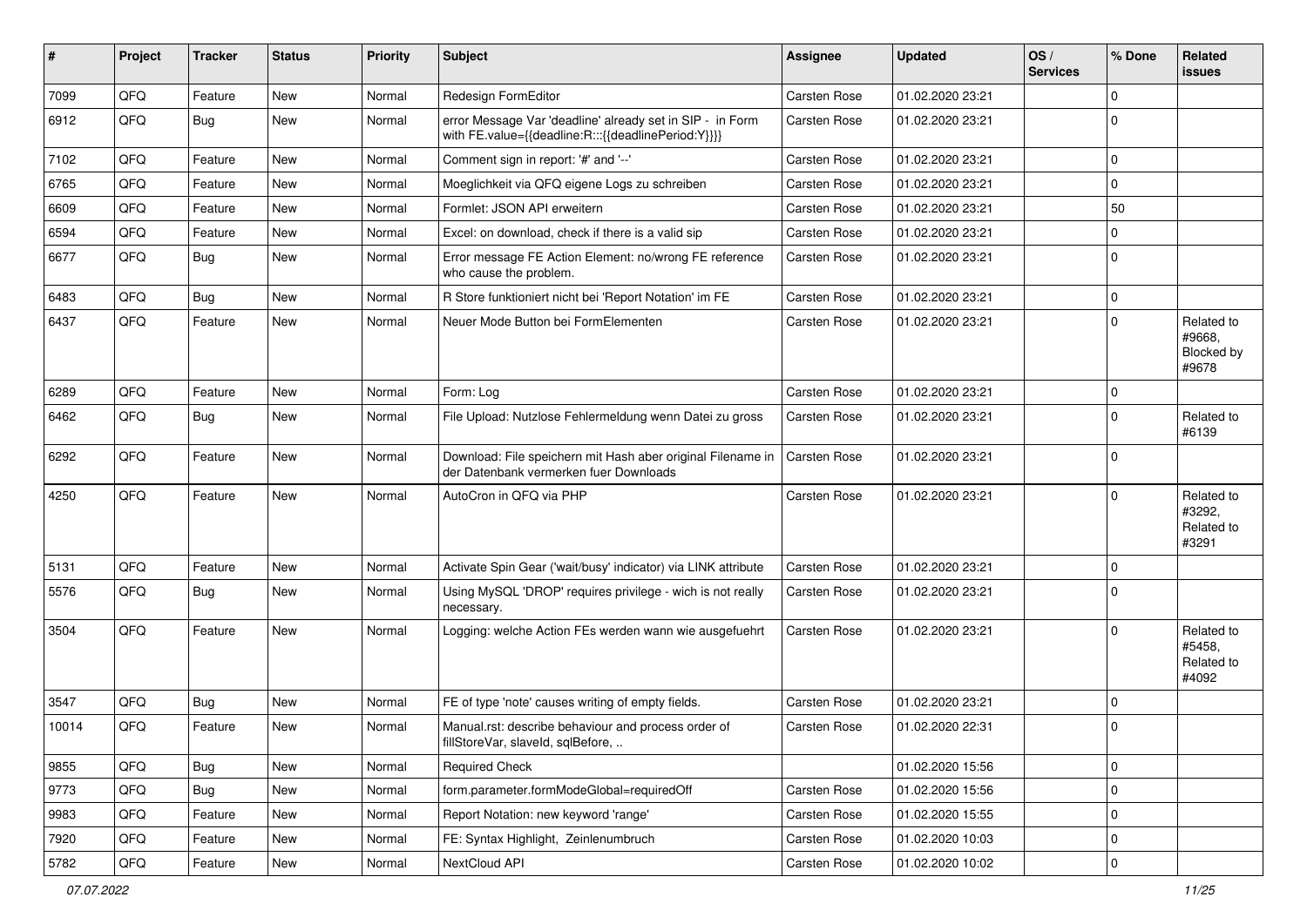| #     | Project | <b>Tracker</b> | <b>Status</b> | <b>Priority</b> | Subject                                                                                                                               | <b>Assignee</b> | <b>Updated</b>   | OS/<br><b>Services</b> | % Done      | Related<br>issues                           |
|-------|---------|----------------|---------------|-----------------|---------------------------------------------------------------------------------------------------------------------------------------|-----------------|------------------|------------------------|-------------|---------------------------------------------|
| 7660  | QFQ     | Feature        | <b>New</b>    | Normal          | IMAP: import mails to DB, move / delete mails                                                                                         | Carsten Rose    | 01.02.2020 09:52 |                        | $\Omega$    |                                             |
| 9927  | QFQ     | Feature        | <b>New</b>    | Normal          | QFQ Update: a) Update nur machen wenn BE User<br>eingeloggt ist., b) Bei Fehler genaue Meldung welcher<br>Updateschritt Probleme hat. | Carsten Rose    | 22.01.2020 12:59 |                        | $\Omega$    |                                             |
| 9853  | QFQ     | Feature        | <b>New</b>    | Normal          | Check das SQL / QFQ / Mail Logfile geschrieben wird                                                                                   |                 | 09.01.2020 11:15 |                        | $\Omega$    |                                             |
| 9777  | QFQ     | Feature        | New           | Normal          | Logging QFQ Variables                                                                                                                 | Carsten Rose    | 16.12.2019 17:17 |                        | $\Omega$    |                                             |
| 8702  | QFQ     | Feature        | New           | Normal          | Load Record which is locked: missing user info                                                                                        | Carsten Rose    | 11.12.2019 16:16 |                        | $\Omega$    | Related to<br>#9789                         |
| 7480  | QFQ     | Feature        | New           | Normal          | Record History (Undo / Redo)                                                                                                          | Carsten Rose    | 11.12.2019 16:16 |                        | $\Omega$    | Related to<br>#2361                         |
| 6602  | QFQ     | Feature        | New           | Normal          | Formlet: in Report auf Mausklick ein mini-form oeffnen                                                                                | Carsten Rose    | 11.12.2019 16:16 |                        | $\Omega$    |                                             |
| 4756  | QFQ     | Bug            | <b>New</b>    | Normal          | Form dirty even nothing changes                                                                                                       | Carsten Rose    | 11.12.2019 16:16 |                        | $\Omega$    |                                             |
| 4023  | QFQ     | Feature        | New           | Normal          | prepared statements - FE action: salveld, sqllnsert,<br>sqlUpdate, sqlDelete, sqlBefore, sqlAfter                                     | Carsten Rose    | 11.12.2019 16:15 |                        | $\Omega$    |                                             |
| 2361  | QFQ     | Feature        | <b>New</b>    | Normal          | Logging wer/wann/wo welches Formular aufgerufen hat                                                                                   | Carsten Rose    | 11.12.2019 16:15 |                        | $\Omega$    | Related to<br>#4432,<br>Related to<br>#7480 |
| 14371 | QFQ     | Feature        | Priorize      | Normal          | LDAP via REPORT                                                                                                                       | Carsten Rose    | 19.06.2022 16:37 |                        | $\Omega$    |                                             |
| 14290 | QFQ     | Feature        | Priorize      | Normal          | FormEditor: Show Table Definition                                                                                                     | Carsten Rose    | 19.06.2022 16:37 |                        | $\Omega$    |                                             |
| 14283 | QFQ     | Bug            | Priorize      | Normal          | HEIC / HEIF convert doesn't trigger                                                                                                   | Carsten Rose    | 19.06.2022 16:37 |                        | $\Omega$    |                                             |
| 12452 | QFQ     | Feature        | Priorize      | Normal          | BaseURL: alsways with '/' at the end                                                                                                  | Carsten Rose    | 19.06.2022 13:45 |                        | $\Omega$    | Related to<br>#10782                        |
| 13943 | QFQ     | Bug            | Priorize      | Normal          | unable to find formgroup                                                                                                              | Enis Nuredini   | 28.05.2022 11:03 |                        | $\Omega$    |                                             |
| 13900 | QFQ     | Feature        | Priorize      | Normal          | Selenium: Check das Cookie/PDF funktioniert                                                                                           | Enis Nuredini   | 25.03.2022 12:45 |                        | $\Omega$    |                                             |
| 10569 | QFQ     | Feature        | Priorize      | Normal          | link blank more safe                                                                                                                  | Enis Nuredini   | 25.03.2022 12:44 |                        | $\Omega$    |                                             |
| 6140  | QFQ     | <b>Bug</b>     | Priorize      | Normal          | QFQ DnD Sort: Locked fields                                                                                                           | Benjamin Baer   | 21.03.2022 09:56 |                        | $\Omega$    |                                             |
| 6801  | QFQ     | Feature        | Priorize      | Normal          | Fabric: Maximize / FullIscreen                                                                                                        | Benjamin Baer   | 21.03.2022 09:56 |                        | $\Omega$    |                                             |
| 5562  | QFQ     | Feature        | Priorize      | Normal          | Drag'n'Drop fuer Uploads                                                                                                              | Benjamin Baer   | 21.03.2022 09:52 |                        | $\Omega$    | Related to<br>#9706                         |
| 6224  | QFQ     | Feature        | Priorize      | Normal          | Dynamic update: fade in/out fields                                                                                                    | Benjamin Baer   | 21.03.2022 09:50 |                        | 0           |                                             |
| 5366  | QFQ     | Feature        | Priorize      | Normal          | Saving with keyboard shortcuts                                                                                                        | Benjamin Baer   | 21.03.2022 09:47 |                        | $\mathbf 0$ |                                             |
| 6870  | QFQ     | Feature        | Priorize      | Normal          | Click on '_link' triggers an API call                                                                                                 | Benjamin Baer   | 03.01.2022 08:25 |                        | $\mathbf 0$ |                                             |
| 2665  | QFQ     | <b>Bug</b>     | Priorize      | Normal          | Dynamic Update funktioniert nicht, wenn beim<br>entsprechenden FormElement eine size angegeben ist.                                   | Benjamin Baer   | 03.01.2022 08:12 |                        | $30\,$      |                                             |
| 6566  | QFQ     | Bug            | Priorize      | Normal          | Link Function 'delete': provided parameter missing on page<br>reload                                                                  | Benjamin Baer   | 03.01.2022 08:08 |                        | $\mathbf 0$ |                                             |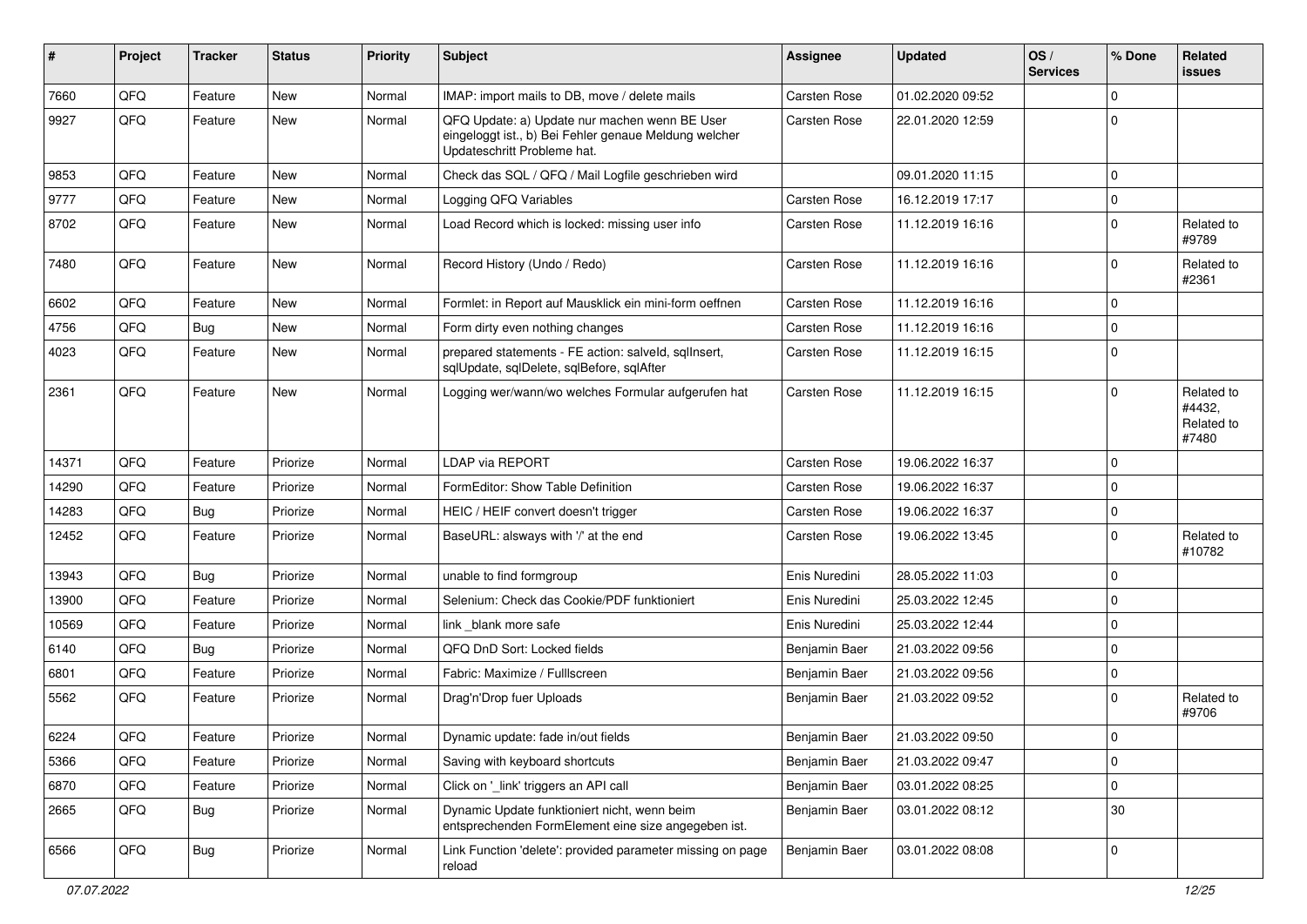| $\vert$ # | Project | <b>Tracker</b> | <b>Status</b> | <b>Priority</b> | <b>Subject</b>                                                                                           | <b>Assignee</b>     | <b>Updated</b>   | OS/<br><b>Services</b> | % Done      | Related<br><b>issues</b>                                                |
|-----------|---------|----------------|---------------|-----------------|----------------------------------------------------------------------------------------------------------|---------------------|------------------|------------------------|-------------|-------------------------------------------------------------------------|
| 4457      | QFQ     | <b>Bug</b>     | Priorize      | Normal          | typeahead: pressing return to select an item, saves the form<br>and closes the form.                     | Benjamin Baer       | 03.01.2022 08:01 |                        | $\mathbf 0$ | Related to<br>#4398                                                     |
| 7965      | QFQ     | Feature        | Priorize      | Normal          | Input type 'text' with visual format - currency                                                          | Benjamin Baer       | 03.01.2022 07:45 |                        | $\mathbf 0$ |                                                                         |
| 9135      | QFQ     | Feature        | Priorize      | Normal          | Progress Bar generic / replace old hourglass download<br>popup                                           | Benjamin Baer       | 03.01.2022 07:43 |                        | $\mathbf 0$ |                                                                         |
| 6116      | QFQ     | Bug            | Priorize      | High            | value of checkbox not saved                                                                              | <b>Carsten Rose</b> | 07.12.2021 17:19 |                        | $\mathbf 0$ |                                                                         |
| 9834      | QFQ     | <b>Bug</b>     | Priorize      | Normal          | Input elements with tag 'disabled' are missing on<br>form-submit: server option 'processReadOnly' broken | <b>Carsten Rose</b> | 07.12.2021 16:43 |                        | $\mathbf 0$ | Related to<br>#9691,<br>Related to<br>#5305, Has<br>duplicate<br>#12331 |
| 8082      | QFQ     | Feature        | Priorize      | High            | Contact form without saving record                                                                       | <b>Carsten Rose</b> | 07.12.2021 15:20 |                        | $\mathbf 0$ | Related to<br>#8587,<br><b>Blocks</b><br>#11850                         |
| 12325     | QFQ     | Bug            | Priorize      | Normal          | MultiDB form.dblndex not working for report syntax                                                       | <b>Carsten Rose</b> | 07.09.2021 13:37 |                        | $\Omega$    | Related to<br>#12145,<br>Related to<br>#12314                           |
| 8204      | QFQ     | Feature        | Priorize      | High            | Position 'required mark'                                                                                 | <b>Carsten Rose</b> | 16.06.2021 13:44 |                        | $\mathbf 0$ |                                                                         |
| 9121      | QFQ     | Bug            | Priorize      | High            | sip links have r and __dbIndexData set                                                                   | Carsten Rose        | 12.06.2021 10:41 |                        | 0           |                                                                         |
| 9346      | QFQ     | Feature        | Priorize      | Normal          | beforeSave: check if an upload is given                                                                  | <b>Carsten Rose</b> | 11.06.2021 21:18 |                        | $\mathbf 0$ |                                                                         |
| 10012     | QFQ     | Feature        | Priorize      | Normal          | redirectAllMailTo: {{beEmail:T}}                                                                         | <b>Carsten Rose</b> | 08.05.2021 09:54 |                        | $\mathbf 0$ | Related to<br>#12412,<br>Related to<br>#12413,<br>Related to<br>#10011  |
| 10011     | QFQ     | Feature        | Priorize      | Normal          | Offer new STORE_TYPO3 Variable 'beUser', 'beEmail'                                                       | <b>Carsten Rose</b> | 08.05.2021 09:51 |                        | $\mathbf 0$ | Related to<br>#10012,<br>Related to<br>#12511                           |
| 9668      | QFQ     | Feature        | Priorize      | Normal          | Form.mode: rename 'hidden' to 'hide'                                                                     | <b>Carsten Rose</b> | 05.05.2021 22:14 |                        | 0           | Related to<br>#6437                                                     |
| 8044      | QFQ     | Feature        | Priorize      | Normal          | Transaction: a) Form, b) Report                                                                          | Carsten Rose        | 05.05.2021 22:14 |                        | 0           | Related to<br>#8043                                                     |
| 3867      | QFQ     | Feature        | Priorize      | Normal          | Readonly Formular: Template Groups add/delete<br>ausbeldnen                                              | Carsten Rose        | 05.05.2021 22:12 |                        | 0           |                                                                         |
| 8963      | QFQ     | Feature        | Priorize      | Normal          | Setting values in a store: flexible way                                                                  | Carsten Rose        | 05.05.2021 22:10 |                        | $\mathbf 0$ | Related to<br>#8975                                                     |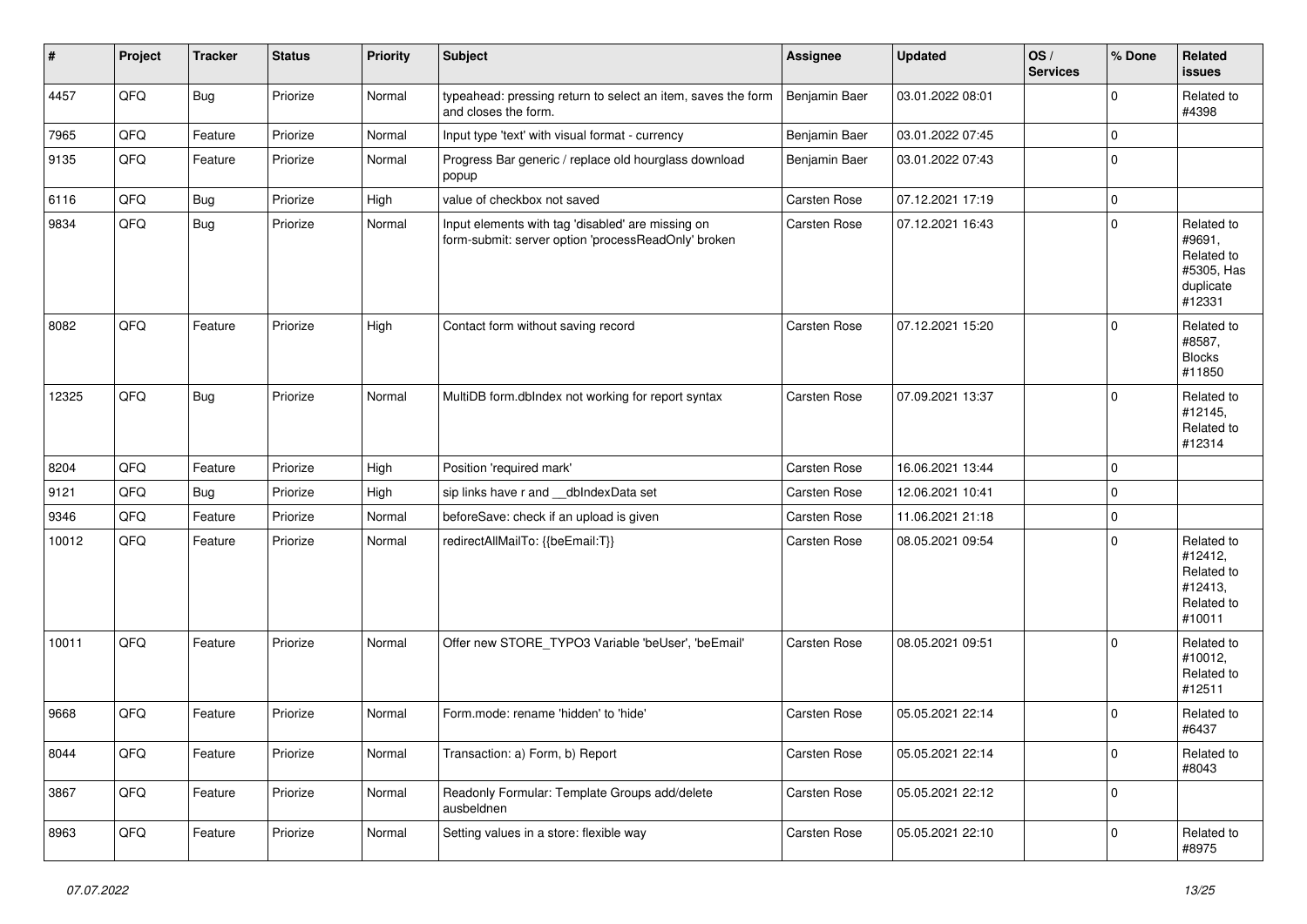| #     | <b>Project</b> | <b>Tracker</b> | <b>Status</b> | <b>Priority</b> | <b>Subject</b>                                                                                      | <b>Assignee</b>     | <b>Updated</b>   | OS/<br><b>Services</b> | % Done      | Related<br>issues   |
|-------|----------------|----------------|---------------|-----------------|-----------------------------------------------------------------------------------------------------|---------------------|------------------|------------------------|-------------|---------------------|
| 9394  | QFQ            | Feature        | Priorize      | Normal          | REST: allow for non numerical ids in get requests                                                   | Carsten Rose        | 05.05.2021 22:10 |                        | $\Omega$    |                     |
| 11320 | QFQ            | Feature        | Priorize      | Normal          | Typo3 Version 10 support                                                                            | Carsten Rose        | 05.05.2021 22:09 |                        | $\Omega$    |                     |
| 12503 | QFQ            | Feature        | Priorize      | Normal          | Detect dangerous UPDATE statement with missing WHERE                                                | Carsten Rose        | 05.05.2021 22:09 |                        | $\Omega$    |                     |
| 12504 | QFQ            | Feature        | Priorize      | Normal          | sql.log: report fe.id                                                                               | Carsten Rose        | 05.05.2021 22:09 |                        | $\Omega$    |                     |
| 9173  | QFQ            | <b>Bug</b>     | Priorize      | Urgent          | Stale Record Lock: Firefox                                                                          | Carsten Rose        | 03.05.2021 21:14 |                        | $\Omega$    | Related to<br>#9789 |
| 9534  | QFQ            | Bug            | Priorize      | Urgent          | FE.type=upload: 'Unknown Mode: ID"                                                                  | Carsten Rose        | 03.05.2021 21:14 |                        | $\Omega$    | Related to<br>#9532 |
| 9958  | QFQ            | Bug            | Priorize      | Normal          | Broken subrecord query: no error message                                                            | <b>Carsten Rose</b> | 05.02.2021 15:15 |                        | $\Omega$    |                     |
| 10005 | QFQ            | Feature        | Priorize      | Normal          | Report / special column name:  AS _calendar                                                         | Carsten Rose        | 03.06.2020 17:28 |                        | $\Omega$    |                     |
| 10003 | QFQ            | Feature        | Priorize      | Normal          | fieldset: stronger visualize group                                                                  | Benjamin Baer       | 12.02.2020 08:13 |                        | $\Omega$    |                     |
| 10015 | QFQ            | Feature        | Priorize      | Normal          | Monospace in Textarea                                                                               | Carsten Rose        | 03.02.2020 13:40 |                        | $\Omega$    |                     |
| 7730  | QFQ            | Feature        | Priorize      | Normal          | SELECT Box: title in between                                                                        | Benjamin Baer       | 01.02.2020 23:22 |                        | $\Omega$    |                     |
| 9968  | QFQ            | Feature        | Priorize      | Normal          | Tooltip in Links for Developer                                                                      | Carsten Rose        | 01.02.2020 23:17 |                        | $\mathbf 0$ |                     |
| 8277  | QFQ            | Feature        | Priorize      | Normal          | fe.parameter.default=                                                                               | Carsten Rose        | 01.02.2020 23:17 |                        | $\Omega$    | Related to<br>#8113 |
| 9928  | QFQ            | Feature        | Priorize      | Normal          | SpecialColumnName: a) Deprecated: ' AS "_+tag " ', b)<br>New: ' AS "_ <tag1><tag2>" '</tag2></tag1> | Carsten Rose        | 01.02.2020 23:17 |                        | $\Omega$    | Related to<br>#9929 |
| 9975  | QFQ            | <b>Bug</b>     | Priorize      | Normal          | Dropdown Menu: 'r:3' broken                                                                         | Carsten Rose        | 01.02.2020 10:13 |                        | $\Omega$    |                     |
| 9947  | QFQ            | Bug            | Priorize      | Normal          | Unwanted error message if missing 'typeAheadSqlPrefetch'                                            | Carsten Rose        | 01.02.2020 10:13 |                        | $\Omega$    |                     |
| 9900  | QFQ            | Feature        | Priorize      | Normal          | Generic API Call: tt-content record >> JSON                                                         | Carsten Rose        | 01.02.2020 10:13 |                        | $\Omega$    |                     |
| 9862  | QFQ            | <b>Bug</b>     | Priorize      | Normal          | Failed writing to sql mail qfq.log should throw an exception                                        | Carsten Rose        | 01.02.2020 10:13 |                        | $\Omega$    |                     |
| 8034  | QFQ            | Feature        | Priorize      | Normal          | FormElement 'data': 22.22.2222 should not be accepted                                               | <b>Carsten Rose</b> | 01.02.2020 10:13 |                        | $\Omega$    |                     |
| 8037  | QFQ            | <b>Bug</b>     | Priorize      | Normal          | FE.type=upload (advanced mode): {{slaveld:V}} missing<br>during dynamic update                      | Carsten Rose        | 01.02.2020 10:13 |                        | $\Omega$    |                     |
| 7656  | QFQ            | Bug            | Priorize      | Normal          | FE with required, 'pattern' and 'extraButtonLock': always<br>complain about missing value           | Carsten Rose        | 01.02.2020 10:13 |                        | $\Omega$    |                     |
| 8584  | QFQ            | Feature        | Priorize      | Normal          | FE 'Action' - never assign to Container (except Template<br>Group)                                  | Carsten Rose        | 01.02.2020 10:13 |                        | $\Omega$    |                     |
| 8585  | QFQ            | Feature        | Priorize      | Normal          | Enhance Error message for 'unknown form'                                                            | Carsten Rose        | 01.02.2020 10:13 |                        | 0           |                     |
| 7630  | QFQ            | Feature        | Priorize      | Normal          | detailed error message for simple upload                                                            | Carsten Rose        | 01.02.2020 10:13 |                        | $\mathbf 0$ |                     |
| 7616  | QFQ            | <b>Bug</b>     | Priorize      | Normal          | Selectlist with Enum & Dynamic Update                                                               | Carsten Rose        | 01.02.2020 10:13 |                        | $\mathbf 0$ |                     |
| 6574  | QFQ            | Bug            | Priorize      | Normal          | qfq.log: Fehlermeldung wurde angezeigt, aber nicht geloggt                                          | Carsten Rose        | 01.02.2020 10:13 |                        | $\mathbf 0$ |                     |
| 7522  | QFQ            | Feature        | Priorize      | Normal          | Inserting default index.html to folder (Avoid Apache<br>Indexing)                                   | Carsten Rose        | 01.02.2020 10:13 |                        | 0           |                     |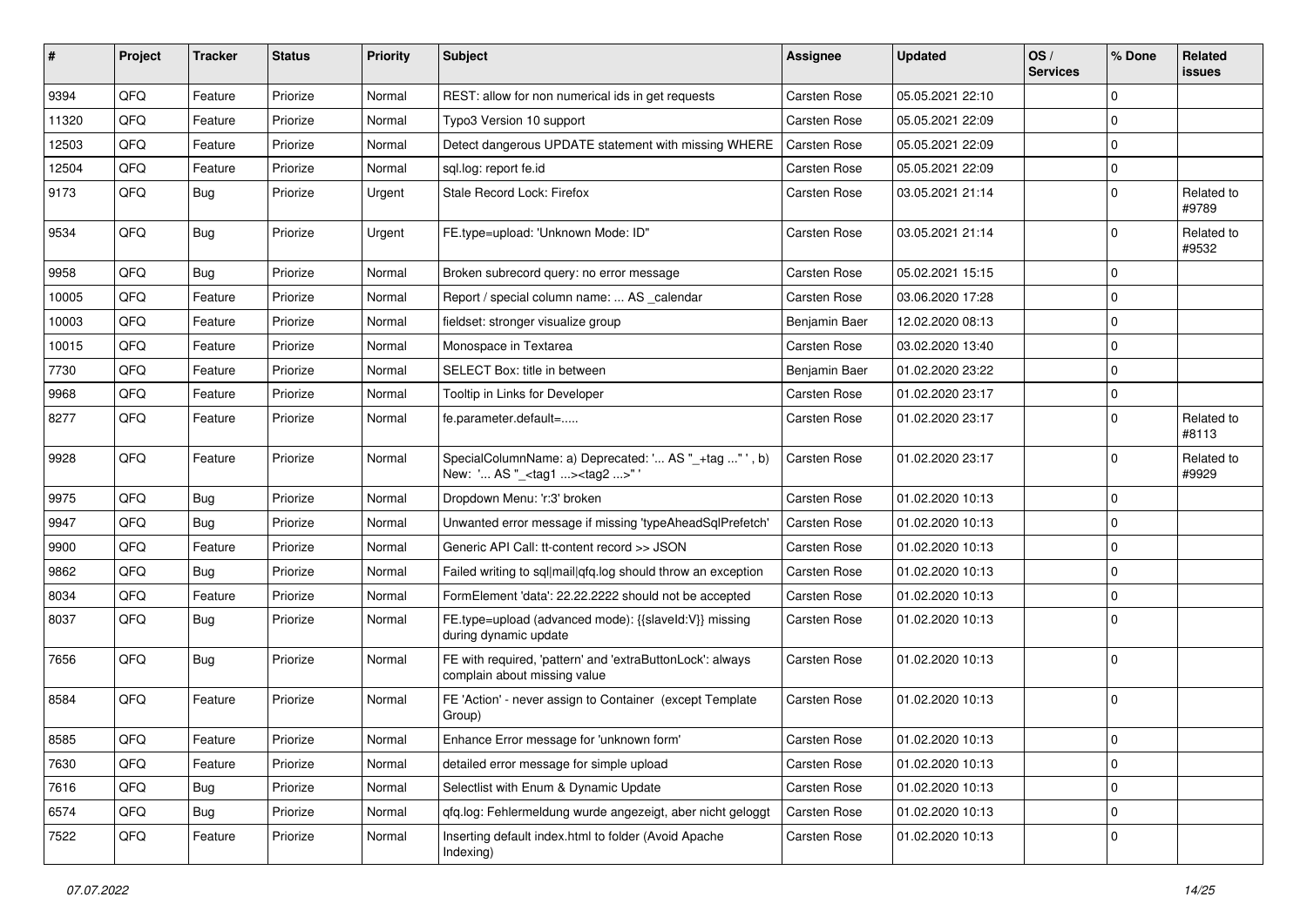| #     | Project | <b>Tracker</b> | <b>Status</b> | <b>Priority</b> | <b>Subject</b>                                                                          | <b>Assignee</b>     | <b>Updated</b>   | OS/<br><b>Services</b> | % Done      | Related<br><b>issues</b>                                                                                                                                              |
|-------|---------|----------------|---------------|-----------------|-----------------------------------------------------------------------------------------|---------------------|------------------|------------------------|-------------|-----------------------------------------------------------------------------------------------------------------------------------------------------------------------|
| 7290  | QFQ     | Feature        | Priorize      | Normal          | FormEditor: title as textarea if LEN(title)>60                                          | Carsten Rose        | 01.02.2020 10:13 |                        | $\mathbf 0$ | Blocked by<br>#7682                                                                                                                                                   |
| 6998  | QFQ     | Feature        | Priorize      | Normal          | Form: with debug=on show column information as tooltip of<br>column label               | <b>Carsten Rose</b> | 01.02.2020 10:13 |                        | $\mathbf 0$ |                                                                                                                                                                       |
| 7217  | QFQ     | Feature        | Priorize      | Normal          | Download: notice User if `_sip=?` is missing                                            | Carsten Rose        | 01.02.2020 10:13 |                        | $\mathbf 0$ |                                                                                                                                                                       |
| 3782  | QFQ     | <b>Bug</b>     | Priorize      | Normal          | Bei fehlerhafter Eingabe (z.B. Datum) sollte das erwartete<br>Format angezeigt werden   | Carsten Rose        | 01.02.2020 10:13 |                        | $\Omega$    |                                                                                                                                                                       |
| 5942  | QFQ     | Feature        | Priorize      | Normal          | 'L' and 'type': append to links, generate via '_link' by using<br>'u:' .                | Carsten Rose        | 01.02.2020 10:13 |                        | $\mathbf 0$ |                                                                                                                                                                       |
| 12262 | QFQ     | Feature        | ToDo          | Normal          | Form buttons on top: more customable                                                    | Enis Nuredini       | 17.06.2022 10:44 |                        | $\Omega$    | Related to<br>#13945, Has<br>duplicate<br>#4046, Has<br>duplicate<br>#10080                                                                                           |
| 13899 | QFQ     | Bug            | ToDo          | Normal          | Selenium: zum laufen bringen                                                            | Enis Nuredini       | 25.03.2022 10:24 |                        | $\Omega$    |                                                                                                                                                                       |
| 7602  | QFQ     | Feature        | ToDo          | High            | Multi Select: with checkboxes                                                           | Benjamin Baer       | 22.03.2022 09:07 |                        | $\mathbf 0$ |                                                                                                                                                                       |
| 12395 | QFQ     | <b>Bug</b>     | ToDo          | High            | QFQ Function: Result two times shown                                                    | Carsten Rose        | 18.02.2022 08:59 |                        | $\mathbf 0$ |                                                                                                                                                                       |
| 12463 | QFQ     | <b>Bug</b>     | ToDo          | High            | QFQ Function: 'function' and 'sql' on same level - output of<br>sql is shown two times. | Carsten Rose        | 15.12.2021 16:31 |                        | $\mathbf 0$ |                                                                                                                                                                       |
| 14320 | QFQ     | Feature        | In Progress   | Normal          | Allow specific HTML Tags and Attributes: general, TinyMCE                               | Enis Nuredini       | 04.07.2022 14:09 |                        | $\Omega$    | Related to<br>#12664,<br>Related to<br>#12039,<br>Related to<br>#11702,<br>Related to<br>#7239,<br>Related to<br>#3708,<br>Related to<br>#3646.<br>Related to<br>#880 |
| 14323 | QFQ     | <b>Bug</b>     | In Progress   | Normal          | Report: render=both single - no impact                                                  | <b>Carsten Rose</b> | 19.06.2022 18:31 |                        | $\mathbf 0$ |                                                                                                                                                                       |
| 14175 | QFQ     | <b>Bug</b>     | In Progress   | Normal          | Opening a form with no QFQ Session cookie fails                                         | <b>Carsten Rose</b> | 03.06.2022 10:40 |                        | $\Omega$    |                                                                                                                                                                       |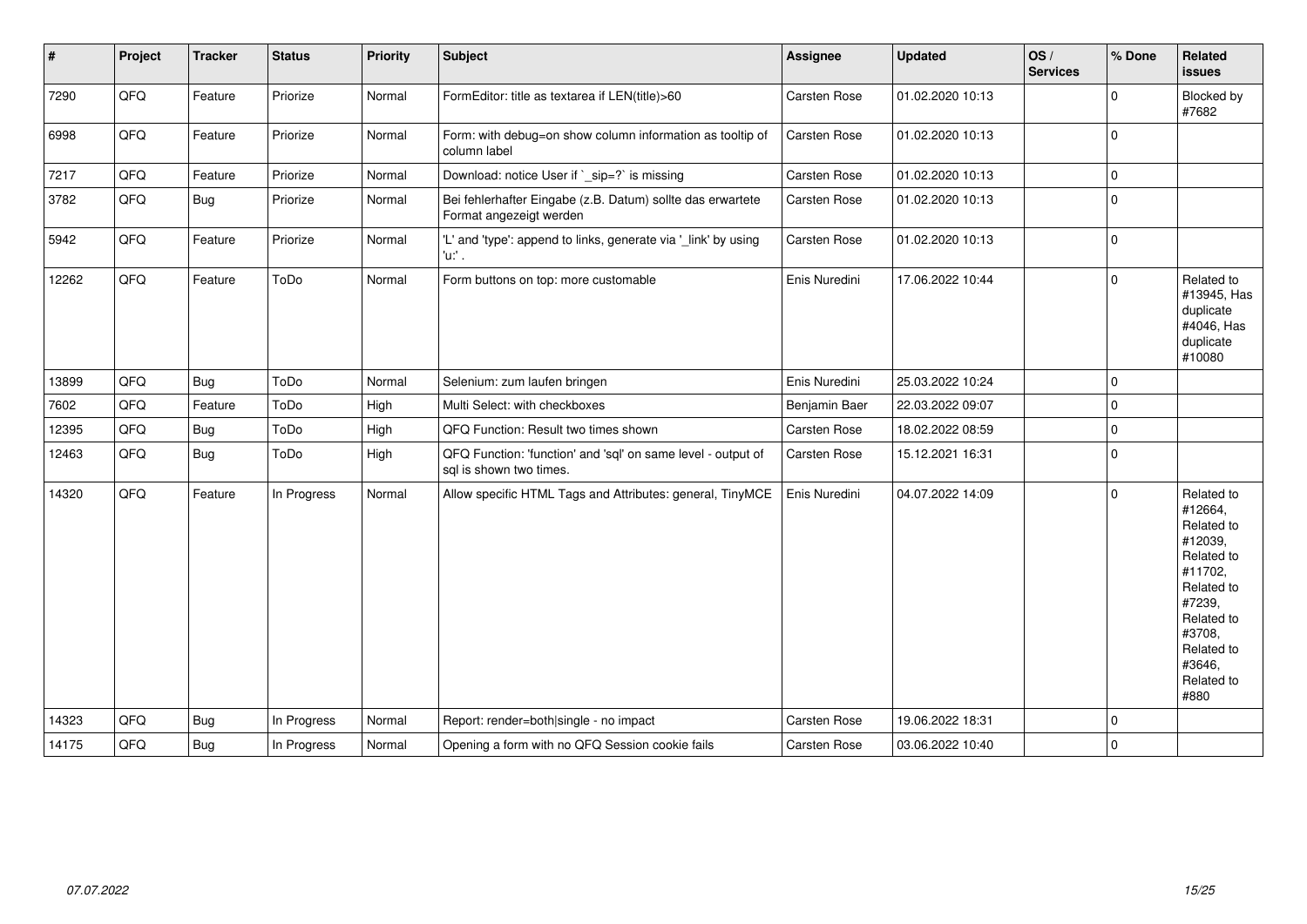| #     | Project | <b>Tracker</b> | <b>Status</b> | <b>Priority</b> | <b>Subject</b>                                   | <b>Assignee</b> | <b>Updated</b>   | OS/<br><b>Services</b> | % Done      | Related<br>issues                                                                                                              |
|-------|---------|----------------|---------------|-----------------|--------------------------------------------------|-----------------|------------------|------------------------|-------------|--------------------------------------------------------------------------------------------------------------------------------|
| 11517 | QFQ     | <b>Bug</b>     | In Progress   | Normal          | extraButtonInfo Broken for multiple FormElements | Carsten Rose    | 12.05.2022 13:12 |                        | $\mathbf 0$ | Related to<br>#7890,<br>Related to<br>#3811, Has<br>duplicate<br>#10905, Has<br>duplicate<br>#10553, Has<br>duplicate<br>#6779 |
| 12440 | QFQ     | Feature        | In Progress   | Normal          | Typo3 V10 upgrade (durchfuehren und testen)      | Carsten Rose    | 21.03.2022 09:53 |                        | 50          | Related to<br>#12357,<br>Related to<br>#12067,<br>Related to<br>#10661                                                         |
| 12508 | QFQ     | Bug            | In Progress   | High            | qfq Form: sendMail                               | Karin Niffeler  | 19.03.2022 17:48 |                        | 0           |                                                                                                                                |
| 9789  | QFQ     | Bug            | In Progress   | High            | Record Lock: release to early on 'leave page'    | Carsten Rose    | 10.01.2022 09:25 |                        | 100         | Related to<br>#10081,<br>Related to<br>#9173,<br>Related to<br>#8702                                                           |
| 13330 | QFQ     | Feature        | In Progress   | Normal          | Multi Form: Upload                               | Carsten Rose    | 07.11.2021 12:40 |                        | 50          | Related to<br>#9706                                                                                                            |
| 11980 | QFQ     | Feature        | In Progress   | Normal          | protected verzeichnis MUSS geschützt werden      | Carsten Rose    | 07.09.2021 13:30 |                        | 0           |                                                                                                                                |
| 10793 | QFQ     | Feature        | In Progress   | Normal          | <b>Update NPM Packages</b>                       | Carsten Rose    | 07.09.2021 13:25 |                        | $30\,$      |                                                                                                                                |
| 10661 | QFQ     | Bug            | In Progress   | Normal          | Typo3 Warnungen                                  | Carsten Rose    | 07.09.2021 13:23 |                        | 0           | Related to<br>#12440                                                                                                           |
| 12439 | QFQ     | Feature        | In Progress   | Normal          | TinyMCE Paste from Word & Character Count/Limit  | Carsten Rose    | 05.05.2021 22:15 |                        | $\mathbf 0$ |                                                                                                                                |
| 9517  | QFQ     | Feature        | In Progress   | High            | Input multiple tags with typeahead               | Carsten Rose    | 03.05.2021 21:14 |                        | 40          | Related to<br>#10150                                                                                                           |
| 4194  | QFQ     | Feature        | In Progress   | Normal          | Bootstrap 4 ist jetzt offiziel                   |                 | 03.05.2021 20:47 |                        | $\mathbf 0$ | Related to<br>#10114                                                                                                           |
| 5695  | QFQ     | Feature        | In Progress   | Normal          | Multiform                                        | Carsten Rose    | 02.01.2021 18:38 |                        | $\mathbf 0$ |                                                                                                                                |
| 11076 | QFQ     | Feature        | In Progress   | Normal          | SELECT  AS _websocket                            | Carsten Rose    | 30.08.2020 17:49 |                        | 0           | Related to<br>#13354                                                                                                           |
| 10443 | QFQ     | Feature        | In Progress   | Normal          | Konzept_api / _live                              | Carsten Rose    | 07.05.2020 09:39 |                        | $\mathbf 0$ |                                                                                                                                |
| 9691  | QFQ     | Bug            | In Progress   | Normal          | Checkbox: dynamic update > readonly              | Carsten Rose    | 01.02.2020 23:22 |                        | 50          | Related to<br>#9834                                                                                                            |
| 6250  | QFQ     | Feature        | In Progress   | Normal          | Enhance layout: a) Subrecord, b) Subrecord-Title | Carsten Rose    | 01.02.2020 23:22 |                        | $\mathbf 0$ | Related to<br>#5391                                                                                                            |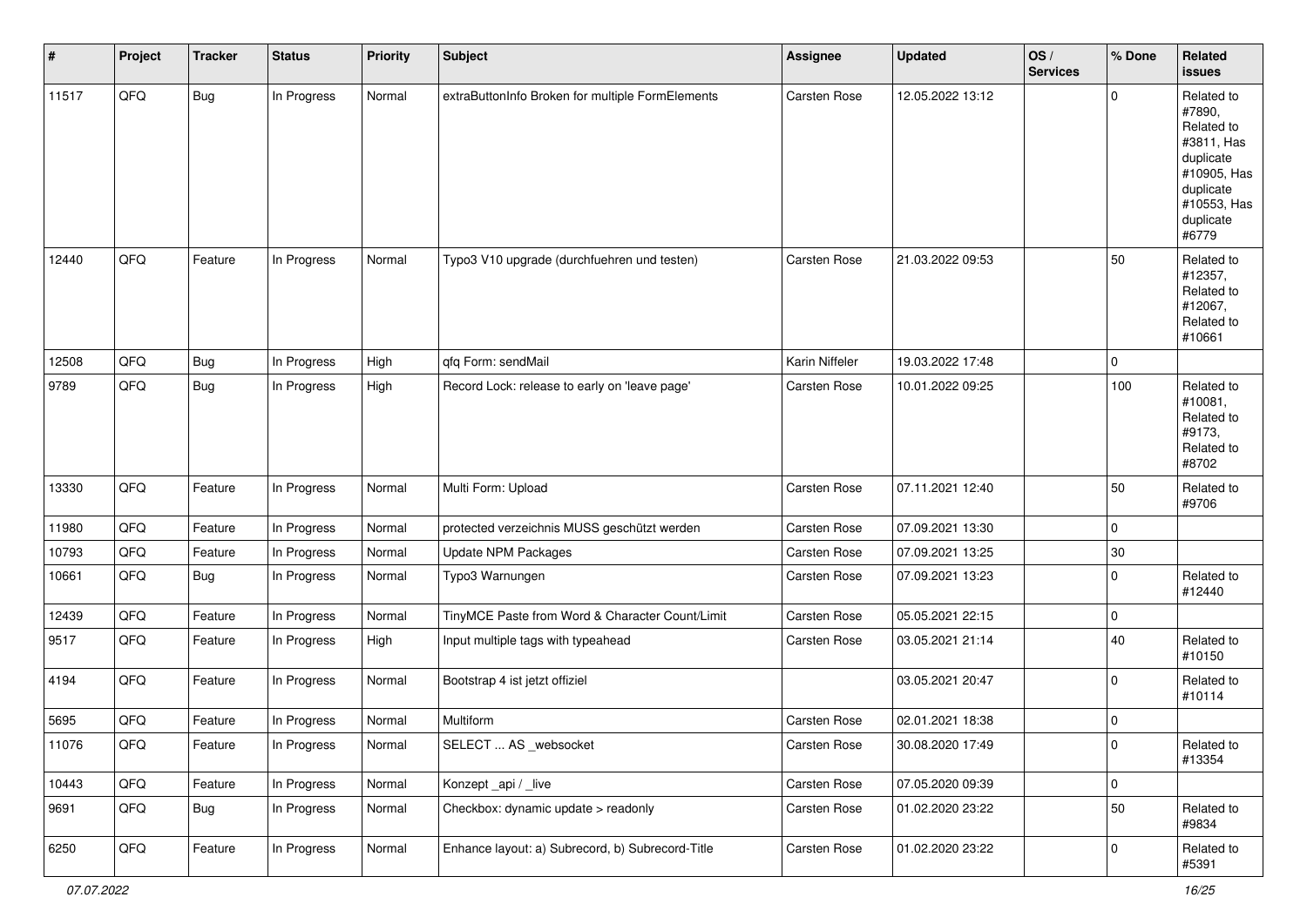| #     | Project | <b>Tracker</b> | <b>Status</b>              | <b>Priority</b> | <b>Subject</b>                                                                       | <b>Assignee</b>     | <b>Updated</b>   | OS/<br><b>Services</b> | % Done      | Related<br>issues                                                      |
|-------|---------|----------------|----------------------------|-----------------|--------------------------------------------------------------------------------------|---------------------|------------------|------------------------|-------------|------------------------------------------------------------------------|
| 13566 | QFQ     | Feature        | Ready to sync<br>(develop) | Normal          | Delete config-example.qfq.php file                                                   | Carsten Rose        | 23.12.2021 09:25 |                        | $\mathbf 0$ |                                                                        |
| 9052  | QFQ     | Feature        | Feedback                   | High            | Report: CodeMirror with SQL Syntax Highlight in FE                                   | Enis Nuredini       | 08.06.2022 10:25 |                        | 0           |                                                                        |
| 11630 | QFQ     | <b>Bug</b>     | Feedback                   | High            | Bitte check ob CALL() in 20.11.0 noch so funktioniert wie in<br>20.4.1               | Enis Nuredini       | 28.05.2022 13:45 |                        | $\mathbf 0$ | Related to<br>#11325                                                   |
| 12584 | QFQ     | Feature        | Feedback                   | Normal          | T3 v10 migration script: replace alias-patterns (v11)                                | Carsten Rose        | 28.05.2022 11:12 |                        | 100         |                                                                        |
| 10782 | QFQ     | Feature        | Feedback                   | Normal          | Tiny MCE: Image Upload                                                               | Enis Nuredini       | 16.05.2022 23:16 |                        | 0           | Related to<br>#12452                                                   |
| 13572 | QFQ     | Feature        | Feedback                   | Normal          | Form Load: misleading error message on trying to load non<br>existent primary record | Enis Nuredini       | 16.05.2022 23:16 |                        | 100         |                                                                        |
| 13767 | QFQ     | <b>Bug</b>     | Feedback                   | Normal          | date/time-picker: required shows up/down button orange                               | Enis Nuredini       | 16.05.2022 23:16 |                        | 0           |                                                                        |
| 12546 | QFQ     | <b>Bug</b>     | Feedback                   | Normal          | Branch 'Development' - Unit Tests mit dirty workaround<br>angepasst                  | <b>Carsten Rose</b> | 19.03.2022 17:48 |                        | $\mathbf 0$ |                                                                        |
| 5894  | QFQ     | Feature        | Feedback                   | Normal          | Typeahead in Report: show/hide rows dynamically                                      | Carsten Rose        | 18.02.2022 08:50 |                        | $\mathbf 0$ | Related to<br>#5893.<br>Related to<br>#5885                            |
| 9548  | QFQ     | Feature        | Feedback                   | High            | FormElement: Pattern mismatch - optional report only on<br>focus lost                | Benjamin Baer       | 03.05.2021 21:14 |                        | $\mathbf 0$ |                                                                        |
| 11347 | QFQ     | <b>Bug</b>     | Feedback                   | Normal          | If Bedingungen funktionieren nicht korrekt                                           | Christoph Fuchs     | 21.03.2021 20:37 |                        | $\pmb{0}$   |                                                                        |
| 10124 | QFQ     | Feature        | Feedback                   | Normal          | qfq AAI-Login                                                                        | Karin Niffeler      | 07.05.2020 09:36 |                        | 0           |                                                                        |
| 9535  | QFQ     | Bug            | Feedback                   | Normal          | Report:  AS '_vertical' - column to wide - vertical >> rot45,<br>rot90               | Benjamin Baer       | 01.02.2020 15:56 |                        | $\mathbf 0$ |                                                                        |
| 9898  | QFQ     | <b>Bug</b>     | Feedback                   | Normal          | Formular trotz Timeout gespeichert                                                   | Benjamin Baer       | 01.02.2020 15:56 |                        | 0           |                                                                        |
| 8316  | QFQ     | <b>Bug</b>     | Feedback                   | Normal          | Documentation/Behaviour for Nested Queries and<br>Record-Store confusing             | Nicola Chiapolini   | 20.11.2019 09:14 |                        | $\mathbf 0$ |                                                                        |
| 13608 | QFQ     | Feature        | Some day<br>maybe          | Normal          | Automatic Browser Language Redirect                                                  | Enis Nuredini       | 17.06.2022 08:35 |                        | $\mathbf 0$ |                                                                        |
| 7732  | QFQ     | Feature        | Some day<br>maybe          | Normal          | Javascript: Lazy Loading der add on libs                                             | Benjamin Baer       | 08.06.2022 10:38 |                        | $\mathbf 0$ | Related to<br>#12611,<br>Related to<br>#12490,<br>Related to<br>#10013 |
| 10013 | QFQ     | Feature        | Some day<br>maybe          | Normal          | FE.typ=editor: CodeMirror                                                            | Carsten Rose        | 08.06.2022 10:37 |                        | $\mathbf 0$ | Related to<br>#12611,<br>Related to<br>#12490,<br>Related to<br>#7732  |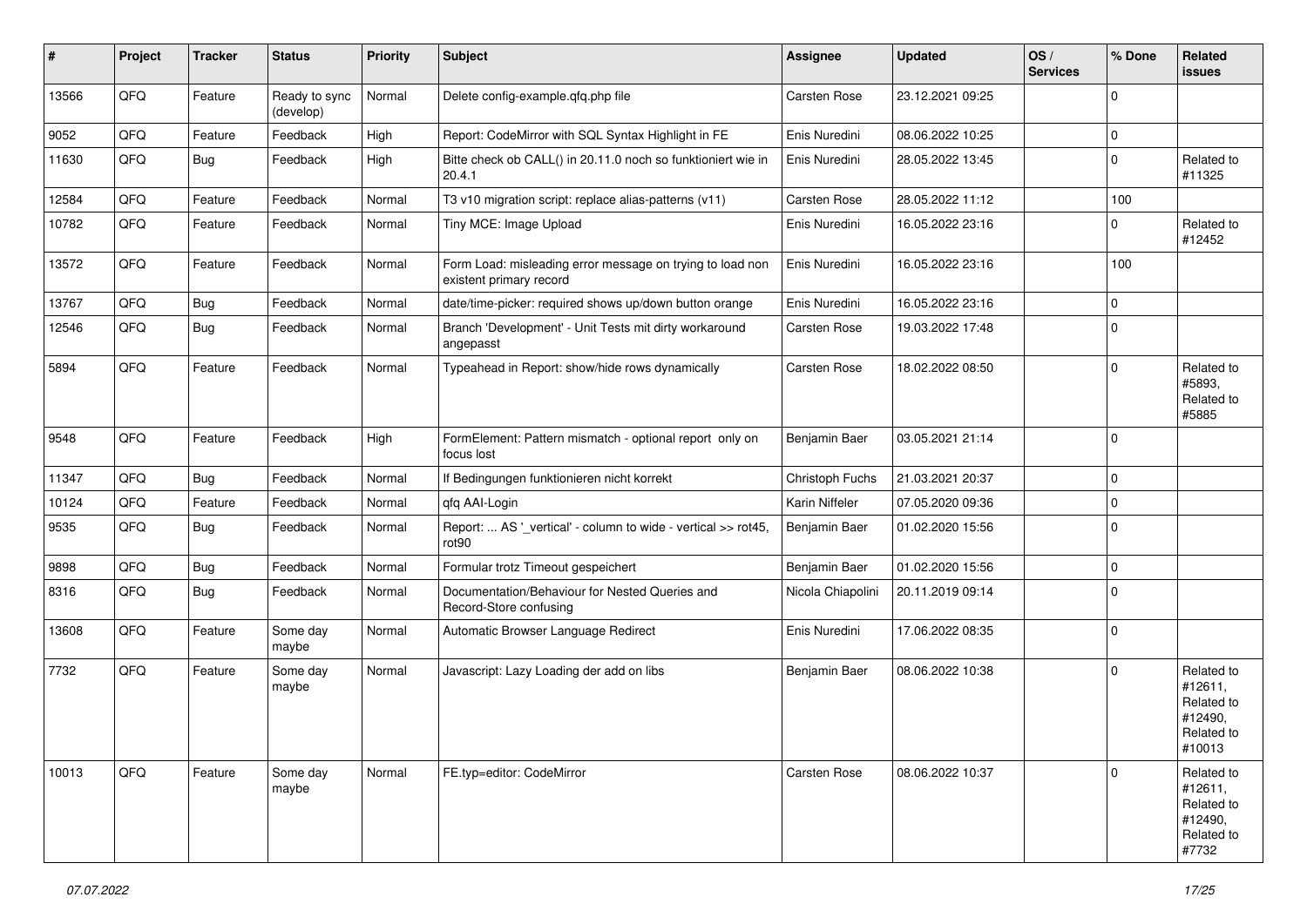| #     | Project | <b>Tracker</b> | <b>Status</b>     | <b>Priority</b> | <b>Subject</b>                                    | <b>Assignee</b>     | <b>Updated</b>   | OS/<br><b>Services</b> | % Done      | Related<br>issues                                                     |
|-------|---------|----------------|-------------------|-----------------|---------------------------------------------------|---------------------|------------------|------------------------|-------------|-----------------------------------------------------------------------|
| 12611 | QFQ     | Feature        | Some day<br>maybe | Normal          | Refactoring: Bootstrap with Lazy Loading          | Carsten Rose        | 08.06.2022 10:37 |                        | $\Omega$    | Related to<br>#12490,<br>Related to<br>#10013,<br>Related to<br>#7732 |
| 5548  | QFQ     | Feature        | Some day<br>maybe | Normal          | 801 Textfiles/Scriptfiles als Thumbnail           | Carsten Rose        | 07.03.2022 16:26 |                        | $\mathbf 0$ |                                                                       |
| 12337 | QFG     | Feature        | Some day<br>maybe | Normal          | Database.php: better caching                      | Carsten Rose        | 16.09.2021 15:10 |                        | $\mathbf 0$ |                                                                       |
| 11323 | QFQ     | Feature        | Some day<br>maybe | Normal          | Report Frontend Editor Modal + Codemirror         | Carsten Rose        | 16.09.2021 15:10 |                        | $\pmb{0}$   | Related to<br>#11036                                                  |
| 12315 | QFO     | Feature        | Some day<br>maybe | Normal          | Form History (Diffs) / Backups                    | Carsten Rose        | 16.09.2021 15:10 |                        | $\mathbf 0$ |                                                                       |
| 11322 | QFQ     | Feature        | Some day<br>maybe | Normal          | Form Element JSON - (multiline parameter field)   | Carsten Rose        | 16.09.2021 15:10 |                        | 0           |                                                                       |
| 11217 | QFQ     | Feature        | Some day<br>maybe | Normal          | <b>Extend Script Functionality</b>                | Carsten Rose        | 16.09.2021 15:10 |                        | $\pmb{0}$   |                                                                       |
| 10716 | QFQ     | Feature        | Some day<br>maybe | Normal          | Business Logic mit Externen Skripten              | <b>Carsten Rose</b> | 16.09.2021 15:10 |                        | $\mathbf 0$ | Related to<br>#10713,<br>Related to<br>#8217                          |
| 8586  | QFQ     | Feature        | Some day<br>maybe | Normal          | QFQ: Enhance Error message for 'record not found' | Carsten Rose        | 16.09.2021 15:10 |                        | $\mathbf 0$ |                                                                       |
| 8101  | QFQ     | Feature        | Some day<br>maybe | Normal          | Password hash: support further hashing methods    | Carsten Rose        | 16.09.2021 15:10 |                        | $\Omega$    |                                                                       |
| 10095 | QFQ     | Feature        | Some day<br>maybe | Normal          | Generic Gitlab Integration into QFQ               | Carsten Rose        | 16.09.2021 15:10 |                        | $\mathbf 0$ |                                                                       |
| 8520  | QFQ     | Feature        | Some day<br>maybe | Normal          | Bring QFQ to Composer                             | Carsten Rose        | 16.09.2021 15:10 |                        | $\pmb{0}$   |                                                                       |
| 7456  | QFQ     | Bug            | Some day<br>maybe | Low             | Todos in Code: solve or make ticket               | Carsten Rose        | 16.09.2021 15:10 |                        | $\mathbf 0$ |                                                                       |
| 7453  | QFQ     | Feature        | Some day<br>maybe | Normal          | import / export forms QFQ                         | Carsten Rose        | 16.09.2021 15:10 |                        | $\mathbf 0$ |                                                                       |
| 7452  | QFQ     | Feature        | Some day<br>maybe | Normal          | automate deployment new QFQ version               | Carsten Rose        | 16.09.2021 15:10 |                        | 0           |                                                                       |
| 10116 | QFQ     | Feature        | Some day<br>maybe | Normal          | TypeAhead: Tag - show inside 'input' element      | Carsten Rose        | 16.09.2021 15:09 |                        | $\mathbf 0$ |                                                                       |
| 10745 | QFQ     | Feature        | Some day<br>maybe | Normal          | <b>Tablesorter Excel Export</b>                   | <b>Carsten Rose</b> | 16.09.2021 15:09 |                        | $\mathbf 0$ |                                                                       |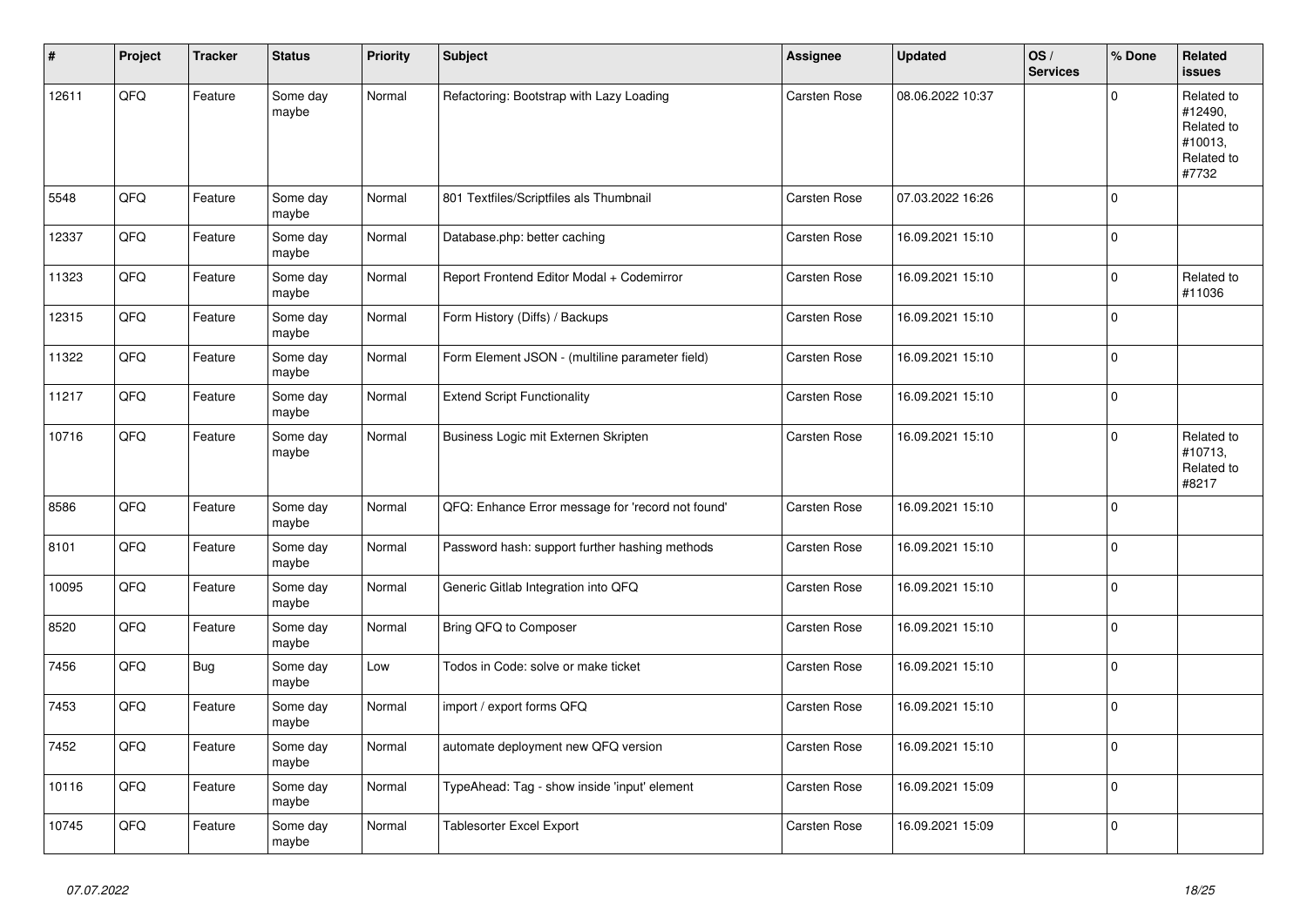| #     | Project | <b>Tracker</b> | <b>Status</b>     | <b>Priority</b> | <b>Subject</b>                                                                                         | Assignee      | <b>Updated</b>   | OS/<br><b>Services</b> | % Done      | Related<br><b>issues</b> |
|-------|---------|----------------|-------------------|-----------------|--------------------------------------------------------------------------------------------------------|---------------|------------------|------------------------|-------------|--------------------------|
| 11036 | QFQ     | Feature        | Some day<br>maybe | Normal          | inline report editor permissions                                                                       | Carsten Rose  | 16.09.2021 15:09 |                        | $\Omega$    | Related to<br>#11323     |
| 4445  | QFQ     | Feature        | Some day<br>maybe | Normal          | template group: Option to simulate fieldset                                                            |               | 28.06.2021 14:11 |                        | $\Omega$    |                          |
| 9669  | QFQ     | <b>Bug</b>     | Some day<br>maybe | Normal          | Checkbox / Template Group: radio/checkbox visible broken<br>after 'add'                                | Carsten Rose  | 16.06.2021 13:47 |                        | $\mathbf 0$ | Related to<br>#8091      |
| 4258  | QFQ     | Feature        | Some day<br>maybe | High            | <b>System Defaults: Forms</b>                                                                          | Carsten Rose  | 03.05.2021 21:14 |                        | $\Omega$    |                          |
| 3967  | QFQ     | Feature        | Some day<br>maybe | High            | Report: Checkbox, Radio, Dropdown, Input welches ohne<br>Submit funktioniert - 'Inline-Form'           | Carsten Rose  | 03.05.2021 21:14 |                        | $\Omega$    |                          |
| 3990  | QFQ     | Feature        | Some dav<br>maybe | High            | custom class definition: add space automatically                                                       | Carsten Rose  | 03.05.2021 21:14 |                        | $\Omega$    |                          |
| 4279  | QFQ     | <b>Bug</b>     | Some day<br>maybe | High            | config.linkVars lost                                                                                   | Carsten Rose  | 03.05.2021 21:14 |                        | $\Omega$    |                          |
| 3061  | QFQ     | Bug            | Some day<br>maybe | High            | winstitute: mysql connection durcheinander - nmhp17<br>(ag7)/QFQ arbeitet mit DB/Tabellen von biostat. | Carsten Rose  | 03.05.2021 21:14 |                        | $\Omega$    |                          |
| 880   | QFQ     | Feature        | Some day<br>maybe | Urgent          | Security: PHP, SQL Injection, XSS                                                                      |               | 03.05.2021 21:14 |                        | $\Omega$    | Related to<br>#14320     |
| 3109  | QFQ     | <b>Bug</b>     | Some day<br>maybe | High            | RealUrl: Links werden nicht korrekt gerendert                                                          | Carsten Rose  | 03.05.2021 21:14 |                        | $\Omega$    |                          |
| 3570  | QFQ     | Bug            | Some day<br>maybe | High            | Formular mit prmitnew permitEdit=Always wird nicht<br>aufgerufen (ist leer)                            | Carsten Rose  | 03.05.2021 21:14 |                        | $\Omega$    |                          |
| 3848  | QFQ     | Feature        | Some day<br>maybe | High            | Antivirus check fuer Upload files in qfq?                                                              | Carsten Rose  | 03.05.2021 21:14 |                        | $\Omega$    | Related to<br>#4131      |
| 7278  | QFQ     | Feature        | Some day<br>maybe | Normal          | Form: Wert vordefinieren der immer gesetzt wird                                                        |               | 02.05.2021 09:27 |                        | $\Omega$    |                          |
| 7229  | QFQ     | Feature        | Some day<br>maybe | Normal          | New FormElement.type: Button                                                                           |               | 01.02.2021 12:32 |                        | $\Omega$    |                          |
| 3880  | QFQ     | Feature        | Some day<br>maybe | Normal          | Form 'Form': anlegen einer Tabelle                                                                     |               | 14.01.2021 10:12 |                        | $\Omega$    |                          |
| 9281  | QFQ     | Bug            | Some day<br>maybe | Normal          | Allow STRICT_TRANS_TABLES                                                                              | Carsten Rose  | 02.01.2021 18:43 |                        | $\Omega$    |                          |
| 9126  | QFQ     | <b>Bug</b>     | Some day<br>maybe | Normal          | hidden Form elements are present in page source                                                        |               | 02.01.2021 18:41 |                        | $\Omega$    |                          |
| 10738 | QFQ     | Feature        | Some day<br>maybe | Normal          | CORS headers for external API requests                                                                 |               | 10.06.2020 14:00 |                        | $\Omega$    |                          |
| 9130  | QFQ     | Feature        | Some day<br>maybe | Normal          | tablesorter: Automatic Row numbering / Zeilenummer                                                     | Benjamin Baer | 01.02.2020 23:22 |                        | $\Omega$    |                          |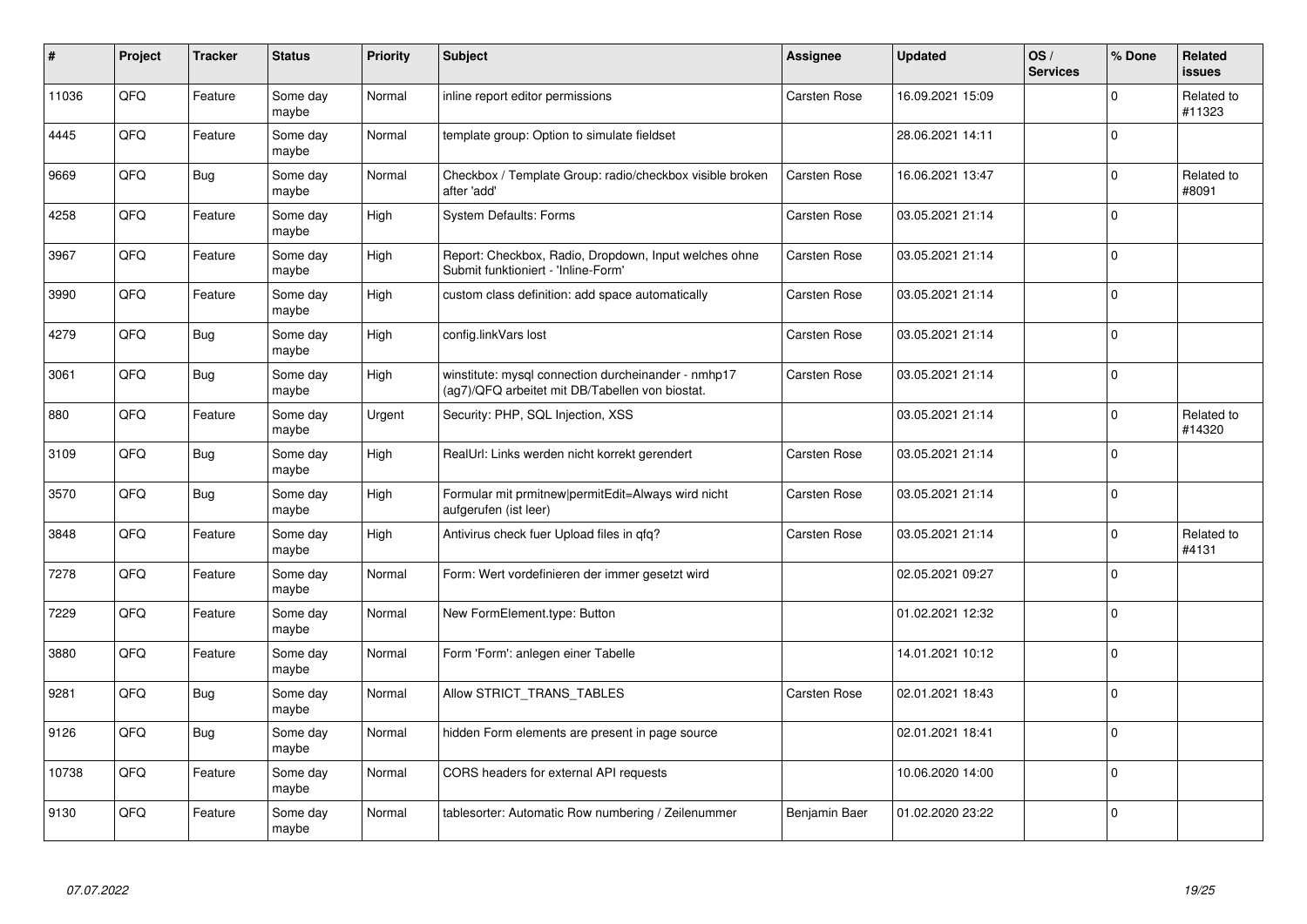| #    | Project | <b>Tracker</b> | <b>Status</b>     | <b>Priority</b> | <b>Subject</b>                                                                                                                                                | <b>Assignee</b>     | <b>Updated</b>   | OS/<br><b>Services</b> | % Done      | <b>Related</b><br>issues                       |
|------|---------|----------------|-------------------|-----------------|---------------------------------------------------------------------------------------------------------------------------------------------------------------|---------------------|------------------|------------------------|-------------|------------------------------------------------|
| 6970 | QFQ     | Feature        | Some day<br>maybe | Normal          | tablesorter: default fuer 'sortReset' aendern von 'Ctrl' zu 'Alt'                                                                                             | Benjamin Baer       | 01.02.2020 23:21 |                        | $\mathbf 0$ |                                                |
| 6972 | QFQ     | Feature        | Some day<br>maybe | Normal          | Fabric Clipboard / cross browser tab                                                                                                                          | Benjamin Baer       | 01.02.2020 23:21 |                        | $\mathbf 0$ |                                                |
| 5452 | QFQ     | Feature        | Some day<br>maybe | Normal          | Thumbnails from PDF: bad quality                                                                                                                              |                     | 01.02.2020 23:20 |                        | $\mathbf 0$ |                                                |
| 4771 | QFQ     | <b>Bug</b>     | Some day<br>maybe | Normal          | qfq: select-down-values empty after save (edit-form for<br>program administrators)                                                                            | Carsten Rose        | 01.02.2020 23:20 |                        | $\mathbf 0$ | Related to<br>#4549, Has<br>duplicate<br>#4282 |
| 5480 | QFQ     | Feature        | Some day<br>maybe | Normal          | QFQ: Dokumentation mit Screenshots versehen                                                                                                                   | Carsten Rose        | 01.02.2020 23:20 |                        | $\mathbf 0$ | Related to<br>#9879                            |
| 5892 | QFQ     | Feature        | Some day<br>maybe | Normal          | QFQ should use T3 API to manipulate FE GROUP<br>membership                                                                                                    |                     | 01.02.2020 23:20 |                        | $\mathbf 0$ |                                                |
| 4719 | QFQ     | Feature        | Some day<br>maybe | Normal          | Custom Message in Client in case of 'Browser tab close,<br>modification will be lost'                                                                         |                     | 01.02.2020 23:20 |                        | $\mathbf 0$ |                                                |
| 4549 | QFQ     | <b>Bug</b>     | Some day<br>maybe | Normal          | TemplateGroups: FE.type SELECT loose selected value<br>after save                                                                                             | <b>Carsten Rose</b> | 01.02.2020 23:20 |                        | $\mathbf 0$ | Related to<br>#4548,<br>Related to<br>#4771    |
| 4551 | QFQ     | Feature        | Some day<br>maybe | Normal          | Set 'pills' via dynamicUpdate to show/hide/disabled                                                                                                           |                     | 01.02.2020 23:20 |                        | $\mathbf 0$ | Related to<br>#3752                            |
| 4640 | QFQ     | Feature        | Some day<br>maybe | Normal          | Rename System Forms                                                                                                                                           |                     | 01.02.2020 23:20 |                        | $\mathbf 0$ |                                                |
| 4546 | QFQ     | <b>Bug</b>     | Some day<br>maybe | Normal          | NH: SIP storage is destroyed                                                                                                                                  |                     | 01.02.2020 23:20 |                        | $\mathbf 0$ |                                                |
| 4446 | QFQ     | Feature        | Some day<br>maybe | Normal          | New FE get same feldContainerId as last modifed FE                                                                                                            |                     | 01.02.2020 23:20 |                        | $\mathbf 0$ |                                                |
| 4626 | QFQ     | Feature        | Some day<br>maybe | Normal          | Mobile View: 'classBody=qfq-form-right' makes no sense                                                                                                        |                     | 01.02.2020 23:20 |                        | $\mathbf 0$ |                                                |
| 4659 | QFQ     | <b>Bug</b>     | Some day<br>maybe | Normal          | infoButtonExtra                                                                                                                                               | Carsten Rose        | 01.02.2020 23:20 |                        | $\mathbf 0$ |                                                |
| 4536 | QFQ     | Feature        | Some day<br>maybe | Normal          | FE upload: problem with delete if mutliple uploads an<br>FE.name="                                                                                            |                     | 01.02.2020 23:20 |                        | $\mathbf 0$ |                                                |
| 4627 | QFQ     | Feature        | Some day<br>maybe | Normal          | dbupdate: all tables - check 'create', 'modified' if it is possible<br>to change to default 'CURRENT_TIMESTAMP' and modified<br>'ON UPDATE CURRENT_TIMESTAMP' |                     | 01.02.2020 23:20 |                        | $\mathbf 0$ |                                                |
| 4650 | QFQ     | Feature        | Some day<br>maybe | Normal          | Convert html to doc/rtf                                                                                                                                       | Carsten Rose        | 01.02.2020 23:20 |                        | $\mathbf 0$ | Related to<br>#10704                           |
| 4343 | QFQ     | Feature        | Some day<br>maybe | Normal          | Link: Classifier to add 'attributes'                                                                                                                          | Carsten Rose        | 01.02.2020 23:20 |                        | $\mathbf 0$ | Related to<br>#14077                           |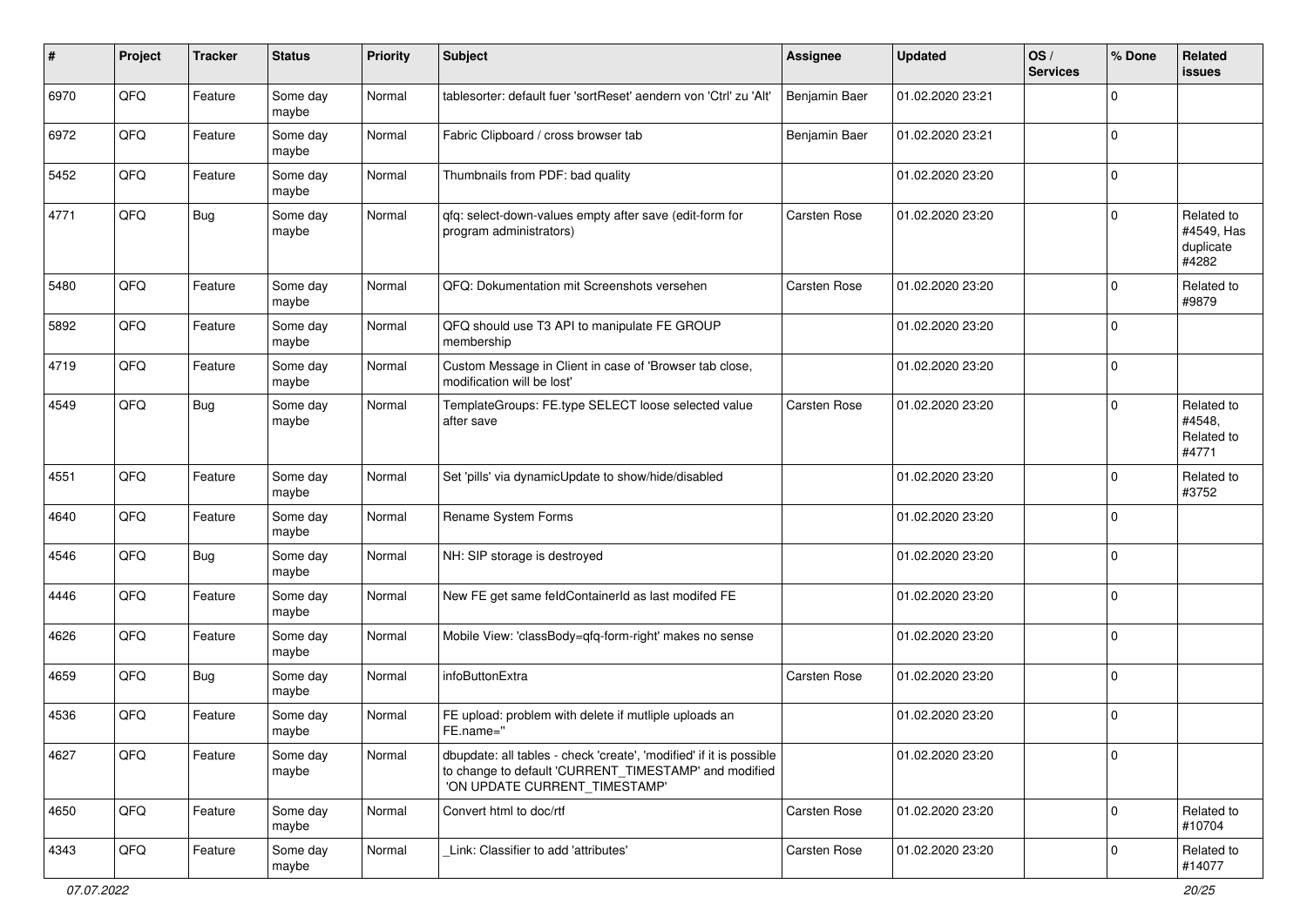| #    | Project | <b>Tracker</b> | <b>Status</b>     | <b>Priority</b> | <b>Subject</b>                                                                                                                                           | Assignee            | <b>Updated</b>   | OS/<br><b>Services</b> | % Done   | Related<br><b>issues</b>                    |
|------|---------|----------------|-------------------|-----------------|----------------------------------------------------------------------------------------------------------------------------------------------------------|---------------------|------------------|------------------------|----------|---------------------------------------------|
| 4365 | QFQ     | Feature        | Some day<br>maybe | Normal          | Multi Language: new way of config                                                                                                                        | Carsten Rose        | 01.02.2020 23:20 |                        | $\Omega$ |                                             |
| 4443 | QFQ     | Feature        | Some day<br>maybe | Normal          | Form: multiple secondary tables                                                                                                                          |                     | 01.02.2020 23:20 |                        | $\Omega$ |                                             |
| 5665 | QFQ     | Feature        | Some day<br>maybe | Normal          | Versuch das '{{!' nicht mehr noetig ist.                                                                                                                 | Carsten Rose        | 01.02.2020 23:20 |                        | $\Omega$ | Related to<br>#7432,<br>Related to<br>#7434 |
| 7402 | QFQ     | <b>Bug</b>     | Some day<br>maybe | Normal          | thumbnail cache: outdated picture when permission denied<br>and permission resolved.                                                                     |                     | 01.02.2020 23:20 |                        | $\Omega$ |                                             |
| 5851 | QFQ     | Feature        | Some day<br>maybe | Normal          | Queue System implementieren: MQTT, RabbitMQ                                                                                                              |                     | 01.02.2020 23:20 |                        | $\Omega$ | Related to<br>#5715                         |
| 5850 | QFQ     | Feature        | Some dav<br>maybe | Normal          | Deployment: In QFQ Doc best practice fuer zeitgemaesses<br>Deployment beschreiben                                                                        |                     | 01.02.2020 23:20 |                        | $\Omega$ |                                             |
| 7101 | QFQ     | <b>Bug</b>     | Some day<br>maybe | Normal          | 'form' in SIP and 'report' - breaks                                                                                                                      |                     | 01.02.2020 23:20 |                        | $\Omega$ |                                             |
| 5342 | QFQ     | Feature        | Some day<br>maybe | Normal          | link - with HTML Attributes                                                                                                                              |                     | 01.02.2020 23:20 |                        | $\Omega$ | Related to<br>#14077                        |
| 4652 | QFQ     | Feature        | Some day<br>maybe | Normal          | UZH CD: Weiterleitung auf benutzerdefinierte 403/404 Seite                                                                                               | <b>Carsten Rose</b> | 01.02.2020 23:20 |                        | $\Omega$ |                                             |
| 4757 | QFQ     | Feature        | Some day<br>maybe | Normal          | Test subrecord: download links ok? Links ok?                                                                                                             | Carsten Rose        | 01.02.2020 23:20 |                        | $\Omega$ |                                             |
| 4816 | QFQ     | Feature        | Some day<br>maybe | Normal          | Templates for QFQ Reports (Tables, Radios, )                                                                                                             |                     | 01.02.2020 23:20 |                        | $\Omega$ |                                             |
| 5428 | QFQ     | Feature        | Some day<br>maybe | Normal          | secure thumbnail: late render on access.                                                                                                                 | Carsten Rose        | 01.02.2020 23:20 |                        | $\Omega$ |                                             |
| 5455 | QFQ     | Feature        | Some dav<br>maybe | Normal          | Mail Redirects grld abhaengig                                                                                                                            |                     | 01.02.2020 23:20 |                        | $\Omega$ |                                             |
| 5024 | QFQ     | Feature        | Some day<br>maybe | Normal          | Fabric: Generate PDF with edits                                                                                                                          | Benjamin Baer       | 01.02.2020 23:20 |                        | $\Omega$ | Related to<br>#10704                        |
| 4398 | QFQ     | <b>Bug</b>     | Some day<br>maybe | Normal          | Typeahead: mouse click in a prefilled input opens a single<br>item dropdown with the current value - click on it seems to<br>set the value, not the key. | Benjamin Baer       | 01.02.2020 23:20 |                        | $\Omega$ | Related to<br>#4457                         |
| 4454 | QFQ     | <b>Bug</b>     | Some day<br>maybe | Normal          | Required Elements: multiple elements in a row - whole row<br>marked if only one input is empty.                                                          | Benjamin Baer       | 01.02.2020 23:20 |                        | $\Omega$ |                                             |
| 4435 | QFQ     | Feature        | Some day<br>maybe | Normal          | Report: striptags - specify allowed tags                                                                                                                 |                     | 01.02.2020 23:20 |                        | $\Omega$ |                                             |
| 1234 | QFQ     | Feature        | Some day<br>maybe | Normal          | QF: Record numbering: Im Grid soll in Spalte 1 optional die<br>laufende Nummer der Records angezeigt werden.                                             |                     | 01.02.2020 23:20 |                        | $\Omega$ |                                             |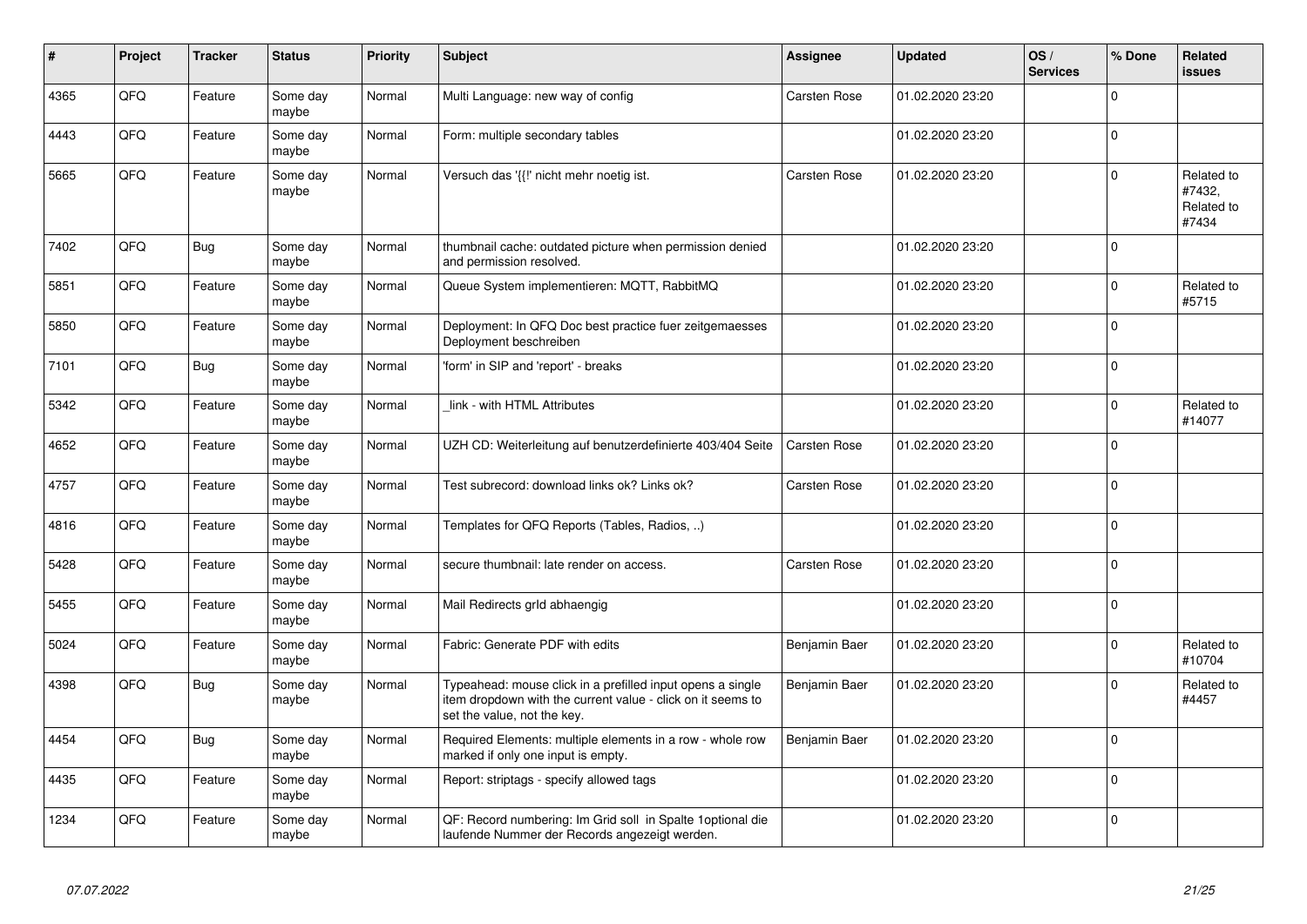| ∦    | Project | <b>Tracker</b> | <b>Status</b>     | <b>Priority</b> | Subject                                                                                                                 | <b>Assignee</b>     | <b>Updated</b>   | OS/<br><b>Services</b> | % Done   | Related<br>issues                           |
|------|---------|----------------|-------------------|-----------------|-------------------------------------------------------------------------------------------------------------------------|---------------------|------------------|------------------------|----------|---------------------------------------------|
| 955  | QFQ     | Feature        | Some day<br>maybe | Normal          | QF: Notizen vor/nach dem Form                                                                                           |                     | 01.02.2020 23:20 |                        | 0        |                                             |
| 4439 | QFQ     | Feature        | Some day<br>maybe | Normal          | Log: report all actions fired by an FE Element, incl. the<br>original directive (slaveld, sqllnsert, )                  |                     | 01.02.2020 23:20 |                        | 0        | Related to<br>#4432.<br>Related to<br>#5458 |
| 4433 | QFQ     | Feature        | Some day<br>maybe | Normal          | Log when SIP will be destroyed by QFQ for any (security)<br>reason                                                      |                     | 01.02.2020 23:20 |                        | 0        | Related to<br>#4432,<br>Related to<br>#5458 |
| 4328 | QFQ     | <b>Bug</b>     | Some day<br>maybe | Normal          | Error Message: Show FE name/number on problems in FE                                                                    | <b>Carsten Rose</b> | 01.02.2020 23:20 |                        | $\Omega$ |                                             |
| 4330 | QFQ     | Feature        | Some day<br>maybe | Normal          | Error Message: report missing {{ / }} in sqlUpdate, sqlInsert,<br>sqlDelete, sqlAfter, sqlBefore in FE action elements. | Carsten Rose        | 01.02.2020 23:20 |                        | 0        |                                             |
| 4651 | QFQ     | <b>Bug</b>     | Some day<br>maybe | Normal          | "Loading document" Modal wird angezeigt bei uzhcd type=2<br>Ansicht                                                     | <b>Carsten Rose</b> | 01.02.2020 23:20 |                        | 0        |                                             |
| 8056 | QFQ     | Feature        | Some day<br>maybe | Normal          | Termin Organisation (Reservation)                                                                                       |                     | 01.02.2020 23:19 |                        | 0        | Related to<br>#8658                         |
| 7281 | QFQ     | Bug            | Some day<br>maybe | Normal          | Subrecords: on large screen separator line too short                                                                    |                     | 01.02.2020 23:19 |                        | 0        |                                             |
| 7921 | QFQ     | Feature        | Some day<br>maybe | Normal          | Rest API Export: URL kuerzer machen                                                                                     |                     | 01.02.2020 23:19 |                        | 0        |                                             |
| 8522 | QFQ     | Feature        | Some day<br>maybe | Normal          | build QFQ - npm warnings                                                                                                | Benjamin Baer       | 01.02.2020 23:19 |                        | 50       |                                             |
| 5991 | QFQ     | <b>Bug</b>     | Some day<br>maybe | Normal          | URLs with ' ' or long parameter are problematic                                                                         | Carsten Rose        | 01.02.2020 23:19 |                        | 0        |                                             |
| 6704 | QFQ     | Feature        | Some day<br>maybe | Normal          | Upload Mode: Bilder in Notizen rechts sollen aktuellen<br>Upload repräsentieren.                                        |                     | 01.02.2020 23:19 |                        | 0        | Related to<br>#3264                         |
| 5895 | QFQ     | Feature        | Some day<br>maybe | Normal          | Tutorial: List of all QFQ Features                                                                                      |                     | 01.02.2020 23:19 |                        | 0        |                                             |
| 6084 | QFQ     | Feature        | Some day<br>maybe | Normal          | New escape type: 'D' - convert date                                                                                     |                     | 01.02.2020 23:19 |                        | 0        |                                             |
| 5983 | QFQ     | Feature        | Some day<br>maybe | Normal          | Form Submit (save & update): normalize date/-time FE                                                                    | <b>Carsten Rose</b> | 01.02.2020 23:19 |                        | 0        |                                             |
| 5923 | QFO     | Feature        | Some day<br>maybe | Normal          | fillStoreSystemBySqlLate                                                                                                |                     | 01.02.2020 23:19 |                        | 0        |                                             |
| 5893 | QFO     | Feature        | Some day<br>maybe | Normal          | Edit on double-click                                                                                                    |                     | 01.02.2020 23:19 |                        | 0        | Related to<br>#5894                         |
| 7100 | QFO     | Feature        | Some day<br>maybe | Normal          | Download: log access, max downloads, time limit                                                                         |                     | 01.02.2020 23:19 |                        | 0        |                                             |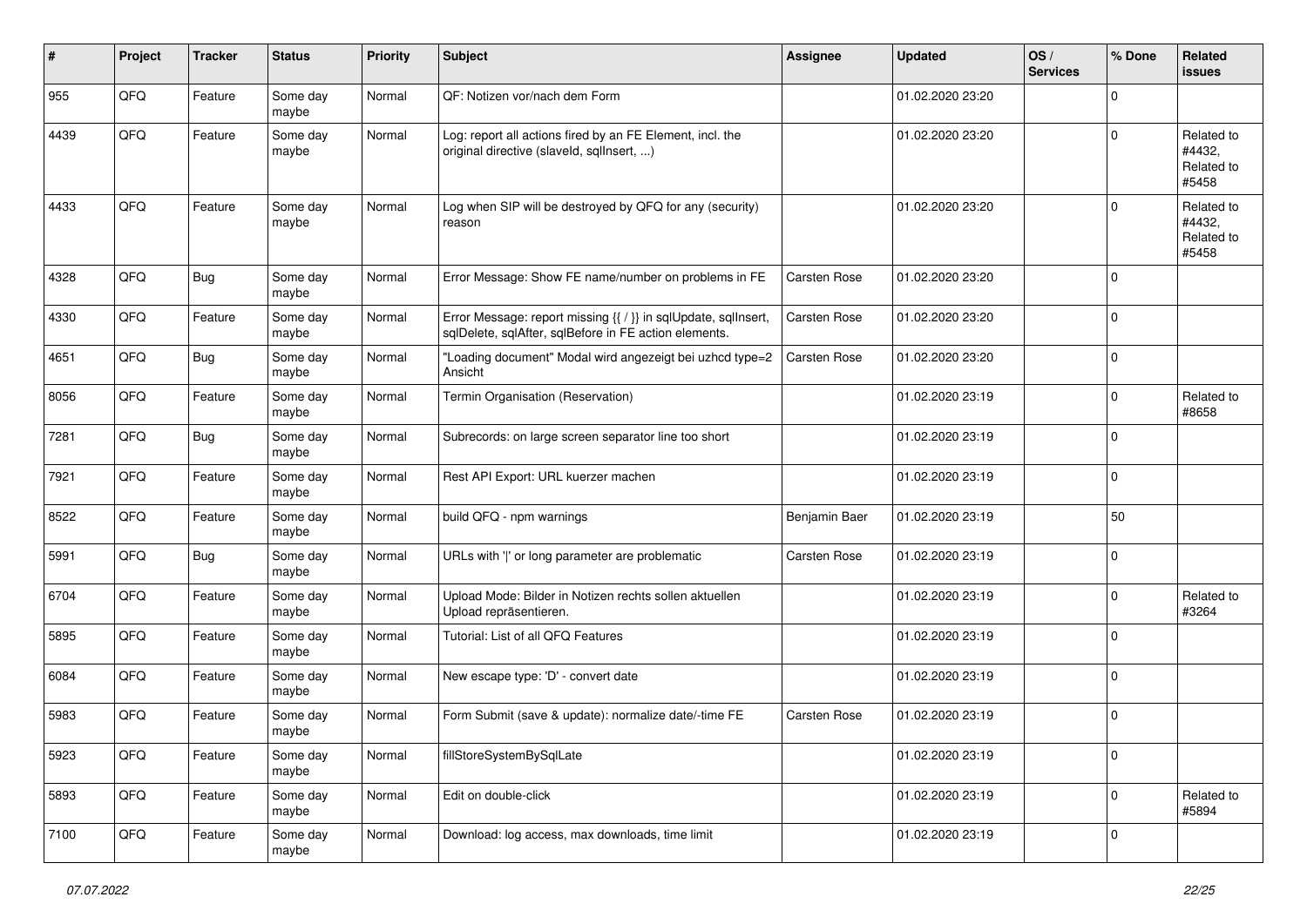| ∦    | Project | <b>Tracker</b> | <b>Status</b>     | <b>Priority</b> | <b>Subject</b>                                                                                                       | <b>Assignee</b> | <b>Updated</b>   | OS/<br><b>Services</b> | % Done      | Related<br>issues   |
|------|---------|----------------|-------------------|-----------------|----------------------------------------------------------------------------------------------------------------------|-----------------|------------------|------------------------|-------------|---------------------|
| 5706 | QFQ     | Bug            | Some day<br>maybe | Normal          | upload: fileDestination needs to be sanatized                                                                        | Carsten Rose    | 01.02.2020 23:19 |                        | $\Omega$    |                     |
| 5805 | QFQ     | Feature        | Some day<br>maybe | Normal          | TypeAHead SQL value instead of key stored                                                                            |                 | 01.02.2020 23:19 |                        | 0           | Related to<br>#5444 |
| 5852 | QFQ     | Feature        | Some day<br>maybe | Normal          | Logging: mail.log / sql.log - im FE anzeigen und via AJAX<br>aktualisieren                                           | Carsten Rose    | 01.02.2020 23:19 |                        | 0           | Related to<br>#5885 |
| 5557 | QFQ     | Bug            | Some day<br>maybe | Normal          | Form load: STORE_RECORD filled, but should be empty                                                                  | Carsten Rose    | 01.02.2020 23:19 |                        | 0           |                     |
| 5877 | QFQ     | Bug            | Some day<br>maybe | Normal          | FE.type=note:bsColumn strange behaviour                                                                              |                 | 01.02.2020 23:19 |                        | $\mathbf 0$ |                     |
| 5579 | QFQ     | Feature        | Some day<br>maybe | Normal          | Enhance Doc / Presentation: variable type 'link column type'                                                         | Carsten Rose    | 01.02.2020 23:19 |                        | 0           |                     |
| 5768 | QFQ     | Bug            | Some day<br>maybe | Normal          | {{pageLanguage:T}}' missing if QFQ is called via api                                                                 | Carsten Rose    | 01.02.2020 23:19 |                        | 0           |                     |
| 4606 | QFQ     | Feature        | Some day<br>maybe | Normal          | link: qualifier to render bootstrap button                                                                           | Carsten Rose    | 01.02.2020 23:19 |                        | $\Omega$    |                     |
| 5389 | QFQ     | Feature        | Some day<br>maybe | Normal          | QFQ Design: Multline label / note                                                                                    | Benjamin Baer   | 01.02.2020 23:19 |                        | $\mathbf 0$ |                     |
| 4872 | QFQ     | Feature        | Some day<br>maybe | Normal          | Fields of Typo3 page available in STORE_TYPO3                                                                        | Carsten Rose    | 01.02.2020 23:19 |                        | 0           |                     |
| 5021 | QFQ     | <b>Bug</b>     | Some day<br>maybe | Normal          | FE.typ=extra - during save displays error 'datum2' already<br>filled in STORE_SIP - the value is stored nevertheless | Carsten Rose    | 01.02.2020 23:19 |                        | $\mathbf 0$ | Related to<br>#3875 |
| 5132 | QFQ     | Feature        | Some day<br>maybe | Normal          | Error Message sendmail missing attachment: more details                                                              | Carsten Rose    | 01.02.2020 23:19 |                        | 0           |                     |
| 4869 | QFQ     | Feature        | Some day<br>maybe | Normal          | Dynamic Update (show, hide, readonly?, required?) for<br><b>Template Group Elements</b>                              | Carsten Rose    | 01.02.2020 23:19 |                        | $\mathsf 0$ | Related to<br>#4865 |
| 3613 | QFQ     | Bug            | Some day<br>maybe | Normal          | note /note unchecked -> note div (col-md) wird weiterhin<br>gerendert                                                | Elias Villiger  | 01.02.2020 23:19 |                        | 100         |                     |
| 4528 | QFQ     | Bug            | Some day<br>maybe | Normal          | extraButtonLock mit SQLAhead Bug                                                                                     | Carsten Rose    | 01.02.2020 23:19 |                        | $\Omega$    |                     |
| 4583 | QFQ     | <b>Bug</b>     | Some day<br>maybe | Normal          | Dynamic Update bei TypeAhead Feldern                                                                                 | Carsten Rose    | 01.02.2020 23:19 |                        | $\Omega$    |                     |
| 4092 | QFQ     | Bug            | Some day<br>maybe | Normal          | 1) Logging verbessern wann welches FE warum ausgefuehrt<br>wird, 2) Documentation: Best Practice Template Group      | Carsten Rose    | 01.02.2020 23:19 |                        | $\Omega$    | Related to<br>#3504 |
| 2643 | QFQ     | Bug            | Some day<br>maybe | Normal          | Zend / PHP Webinars anschauen                                                                                        | Carsten Rose    | 01.02.2020 15:56 |                        | $\Omega$    |                     |
| 9024 | QFQ     | Bug            | Some day<br>maybe | Normal          | QFQ Einarbeitung                                                                                                     |                 | 01.02.2020 15:56 |                        | $\Omega$    |                     |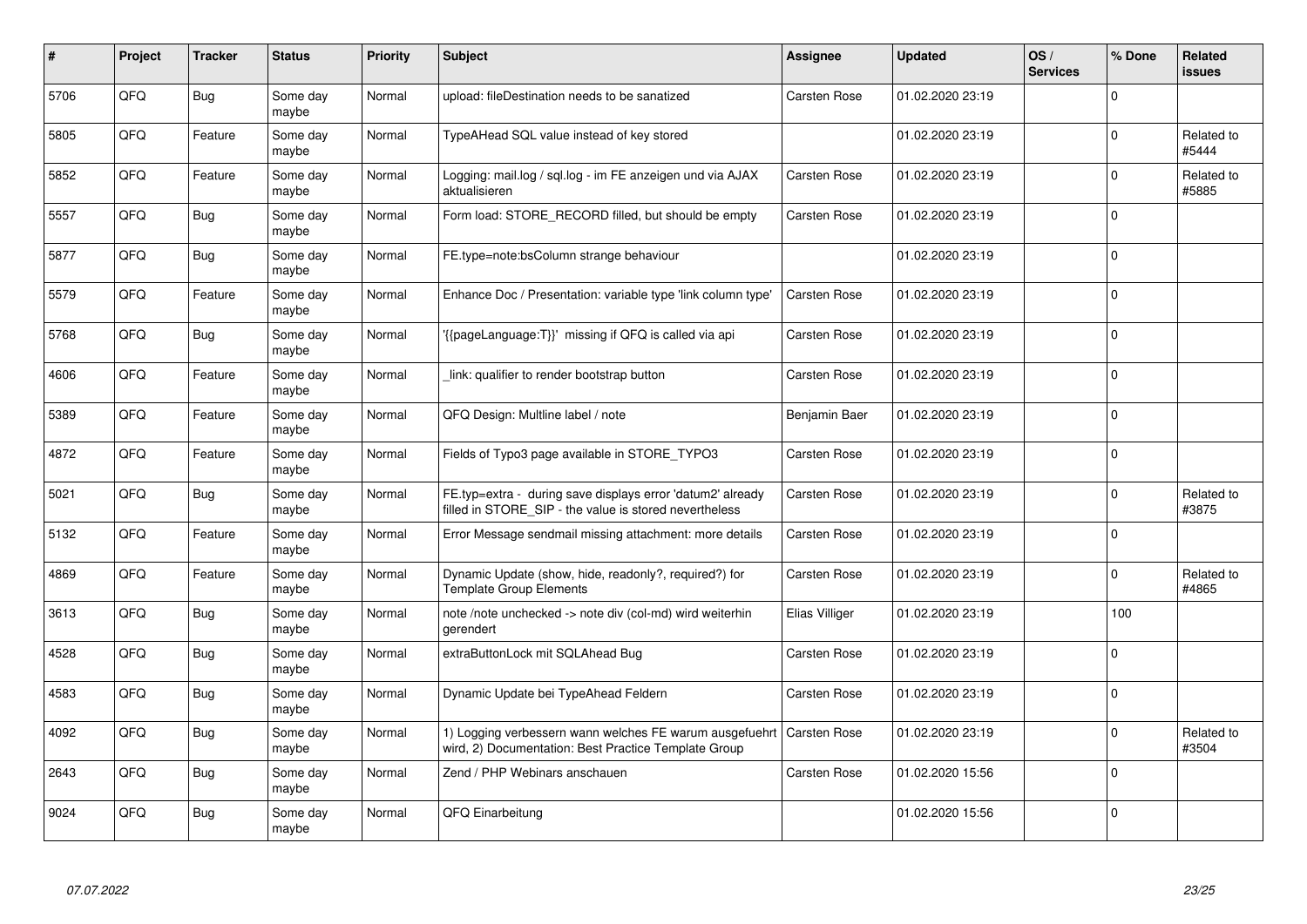| ∦    | Project | <b>Tracker</b> | <b>Status</b>     | Priority | <b>Subject</b>                                                                                                     | <b>Assignee</b>     | <b>Updated</b>   | OS/<br><b>Services</b> | % Done      | <b>Related</b><br><b>issues</b> |
|------|---------|----------------|-------------------|----------|--------------------------------------------------------------------------------------------------------------------|---------------------|------------------|------------------------|-------------|---------------------------------|
| 3267 | QFQ     | Feature        | Some day<br>maybe | Normal   | 2 Forms auf einer Seite: real + Read only                                                                          | <b>Carsten Rose</b> | 11.12.2019 16:03 |                        | $\Omega$    |                                 |
| 3216 | QFQ     | Feature        | Some day<br>maybe | Normal   | dynamic update für checkbox label2                                                                                 | Carsten Rose        | 11.12.2019 16:03 |                        | $\mathbf 0$ | Related to<br>#2081             |
| 3130 | QFQ     | <b>Bug</b>     | Some day<br>maybe | Normal   | Debug Info's nicht korrekt nach 'New > Save'.                                                                      | Carsten Rose        | 11.12.2019 16:03 |                        | $\mathbf 0$ | Related to<br>#3253             |
| 2950 | QFQ     | Feature        | Some day<br>maybe | Normal   | Inhalt QFQ Records als File                                                                                        |                     | 11.12.2019 16:03 |                        | $\Omega$    |                                 |
| 2995 | QFQ     | Feature        | Some day<br>maybe | Normal   | Dropdown JQuery Plugin: 'chosen' - Moeglichkeit um Select<br>Listen mehr Funktion zu geben. Kein Bootstrap noetig. | Carsten Rose        | 11.12.2019 16:03 |                        | $\mathbf 0$ |                                 |
| 2063 | QFQ     | Bug            | Some day<br>maybe | Normal   | Pills auf 'inaktiv' setzen falls keine Element auf dem Pill<br>sichtbar sind.                                      | Benjamin Baer       | 11.12.2019 16:03 |                        | $\mathbf 0$ | Related to<br>#3752             |
| 2084 | QFQ     | Feature        | Some day<br>maybe | Normal   | Mailto mit encryption: Subrecord                                                                                   | Carsten Rose        | 11.12.2019 16:03 |                        | $\mathbf 0$ | Related to<br>#2082             |
| 1635 | QFQ     | Feature        | Some day<br>maybe | Normal   | QFQ Extension content record: weitere Optionen<br>einblenden.                                                      | Carsten Rose        | 11.12.2019 16:03 |                        | $\mathbf 0$ |                                 |
| 1946 | QFQ     | Feature        | Some day<br>maybe | Normal   | Kontrolle ob der ReadOnly Modus bei den<br>Formularelementen korrekt implementiert ist                             | Carsten Rose        | 11.12.2019 16:03 |                        | $\Omega$    |                                 |
| 1623 | QFQ     | Feature        | Some day<br>maybe | Normal   | RealURL                                                                                                            |                     | 11.12.2019 16:03 |                        | 30          |                                 |
| 1251 | QFQ     | Feature        | Some day<br>maybe | Normal   | QF: Combo                                                                                                          |                     | 11.12.2019 16:03 |                        | $\mathbf 0$ |                                 |
| 1253 | QFQ     | Feature        | Some day<br>maybe | Normal   | QF: Colorpicker                                                                                                    |                     | 11.12.2019 16:03 |                        | $\Omega$    |                                 |
| 1510 | QFQ     | Feature        | Some day<br>maybe | Normal   | jquery von google laden, falls das nicht geht lokal                                                                |                     | 11.12.2019 16:03 |                        | $\mathbf 0$ |                                 |
| 4259 | QFQ     | Feature        | Some day<br>maybe | Normal   | Instant trigger a cron job                                                                                         | Carsten Rose        | 11.12.2019 16:03 |                        | $\mathbf 0$ |                                 |
| 4293 | QFQ     | <b>Bug</b>     | Some day<br>maybe | Normal   | Download broken if token 'd:' is missing - but no error<br>message                                                 | <b>Carsten Rose</b> | 11.12.2019 16:03 |                        | $\Omega$    | Related to<br>#7514             |
| 4138 | QFQ     | <b>Bug</b>     | Some day<br>maybe | Normal   | style fehlt                                                                                                        |                     | 11.12.2019 16:03 |                        | $\Omega$    |                                 |
| 4122 | QFQ     | <b>Bug</b>     | Some day<br>maybe | Normal   | file: Render Mode hat keinen Effekt                                                                                |                     | 11.12.2019 16:03 |                        | $\mathbf 0$ |                                 |
| 4197 | QFQ     | Feature        | Some day<br>maybe | Normal   | Unit Test fuer JSON Stream von QuickFormQuery.php ><br>doForm()                                                    | Carsten Rose        | 11.12.2019 16:03 |                        | $\Omega$    |                                 |
| 4026 | QFQ     | Feature        | Some day<br>maybe | Normal   | sqlLog.sql: log number of FE.id                                                                                    | <b>Carsten Rose</b> | 11.12.2019 16:03 |                        | $\Omega$    | Related to<br>#5458             |